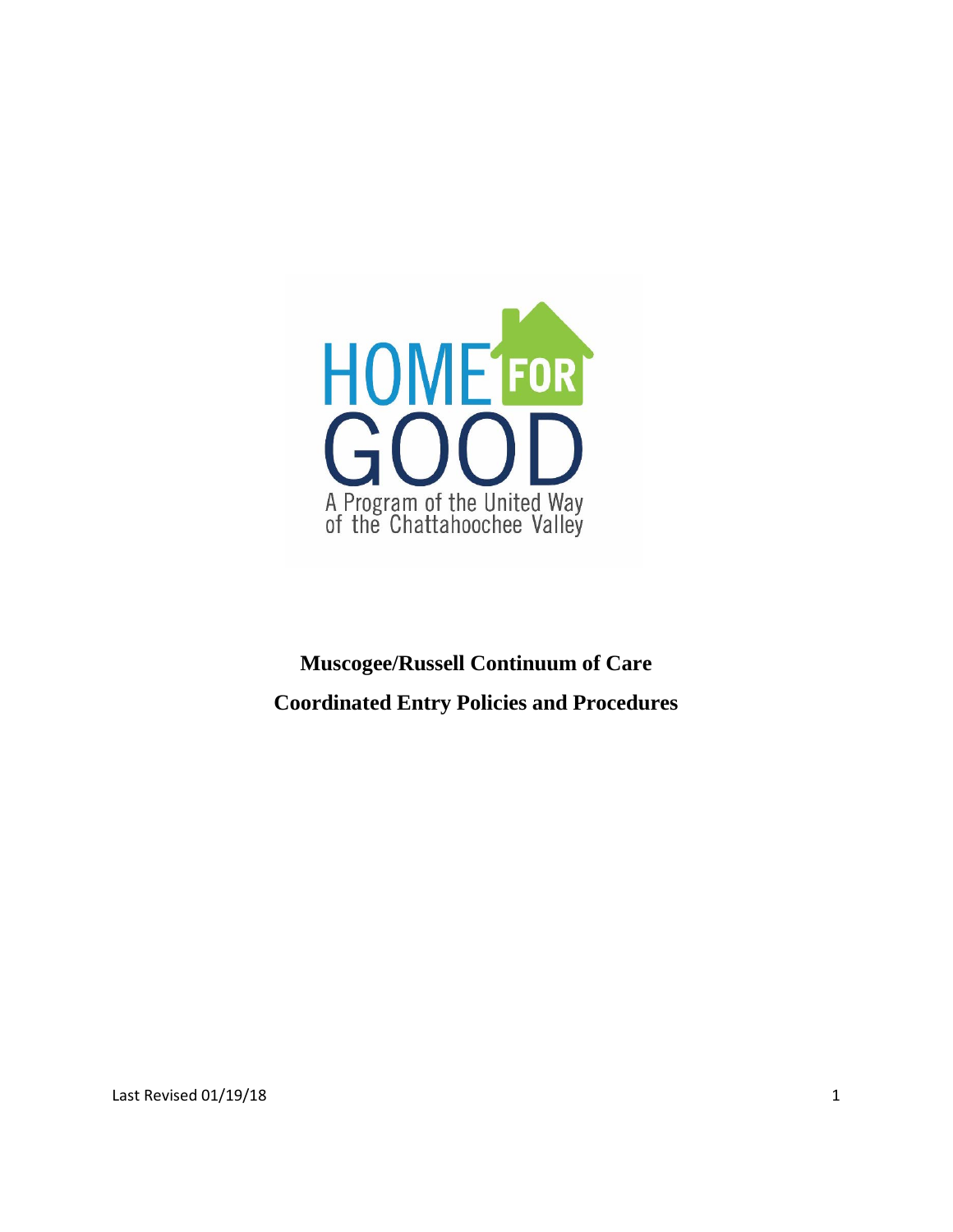## **Prepared by the Home For Good, a program of United Way of the Chattahoochee Valley, serving as Lead Agency to the Muscogee/Russell continuum of Care, and Untied Way 2-1-1**

**Disclaimer:** *The Coordinated Entry System* uses a two-step phased assessment process to first triage for the best housing intervention (Permanent Supportive Housing [PSH] or Rapid Re Housing [RRH], and then to determine prioritization based on vulnerability. It is not a guarantee that the individual or family will meet the final eligibility requirements for – or receive a referral to – a particular housing option.

The materials within this Coordinated Entry-System Policies and Procedures Manual have been developed locally for the Muscogee/Russell Continuum of Care and are not evidence based. They are intended to offer an example of how tools can be simplified and tailored to meet the objectives of a system that coordinates access to housing for homeless individuals, youth, and families. These tools, assessments, policies and procedures will continue to be refined locally based on feedback from assessors, providers and clients.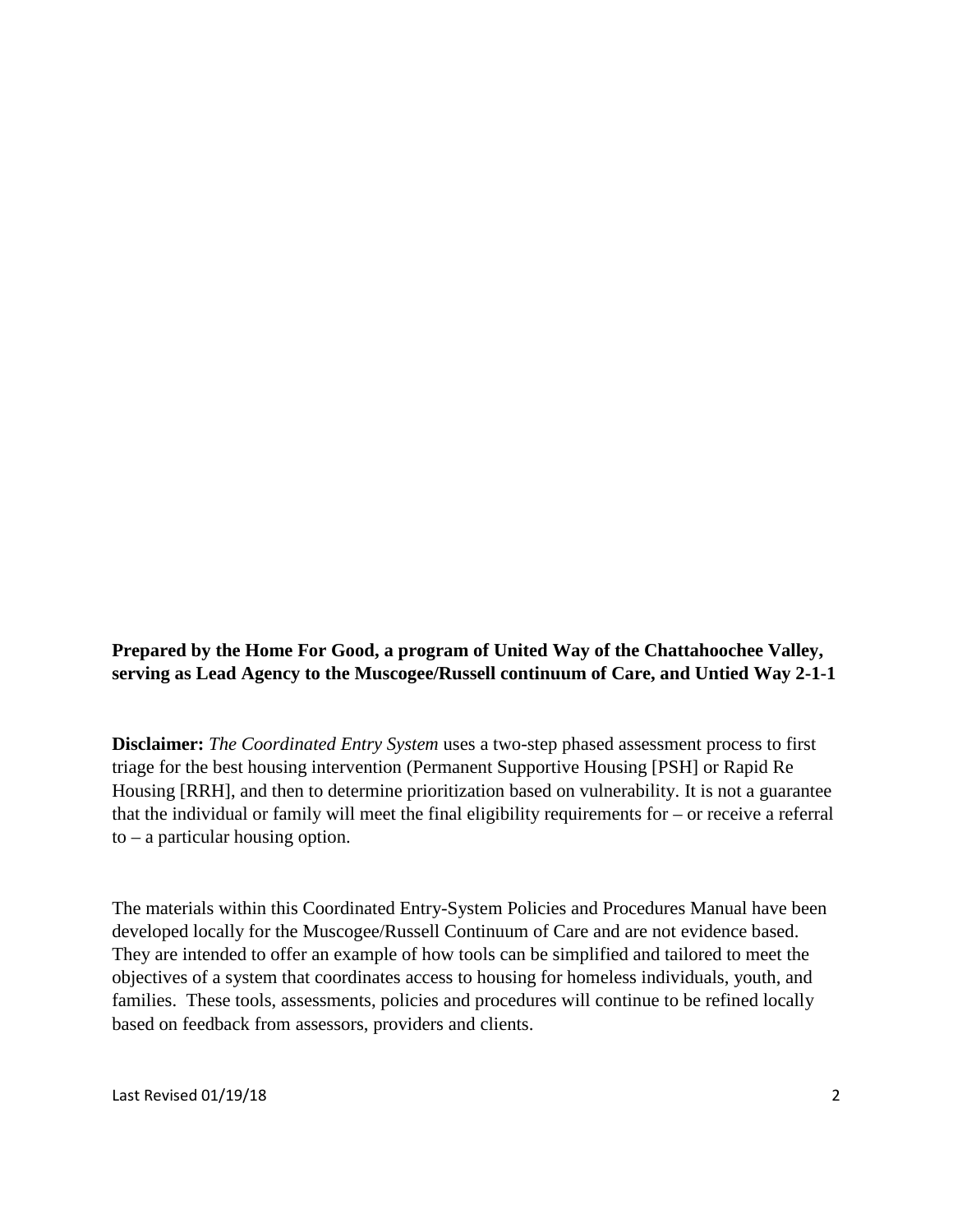## Muscogee/Russell Continuum of Care

## Coordinated Entry System Policies and Procedures manual Table of Contents

| X.<br>I. | <b>Purpose and Background</b>                                                           |
|----------|-----------------------------------------------------------------------------------------|
| IX.      |                                                                                         |
| VIII.    | Evaluating and Updating Coordinated Entry System Policies and Procedures23              |
| VII.     | Fair Housing, Tenant Selection Plans and Other Statutory and Regulatory Requirements 22 |
|          |                                                                                         |
|          |                                                                                         |
|          |                                                                                         |
|          |                                                                                         |
|          |                                                                                         |
| VI.      |                                                                                         |
| V.       |                                                                                         |
| IV.      |                                                                                         |
| III.     |                                                                                         |
| II.      |                                                                                         |
| I.       |                                                                                         |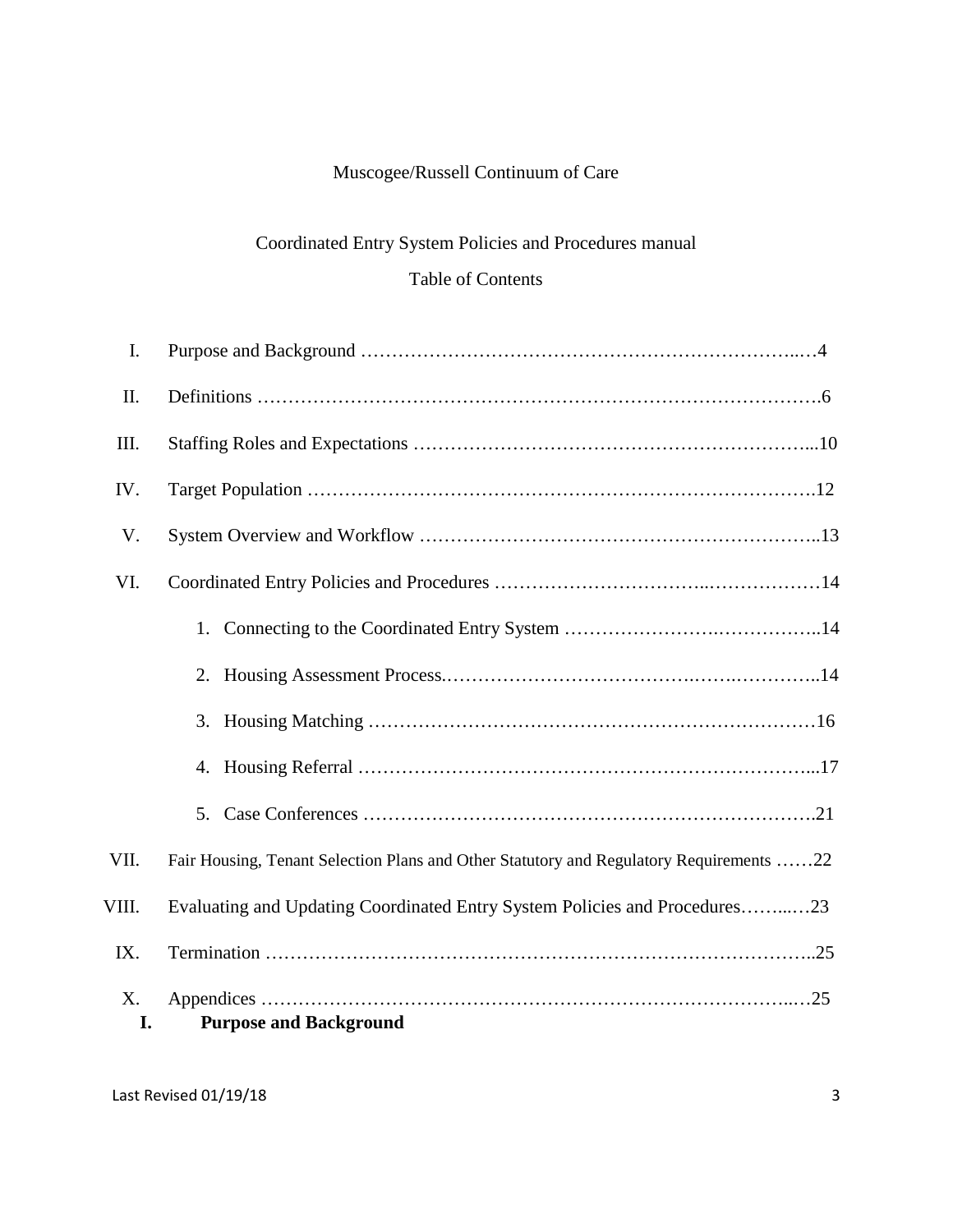Under the requirements of the Homeless Emergency Assistance and Rapid Transition to Housing: Continuum of Care program (HEARTH Act,) The Muscogee/Russell Continuum of Care has implemented a Coordinated Entry System. Coordinated Entry is a powerful tool designed to ensure that homeless persons and persons at risk of homelessness are matched, as quickly as possible, with the intervention that will most efficiently and effectively end their homelessness. The *Coordinated Entry System* described in this manual is designed to meet the requirements of the HEARTH Act, under which, at a minimum, Continuum of Care must adopt written standards that include:

- i. Policies and procedures for providing an initial housing assessment to determine the best housing and services intervention for individuals and families;
- ii. A specific policy to guide the operation of the centralized or coordinated assessment system on how its system will address the needs of individuals and families who are fleeing, or attempting to flee, domestic violence, dating violence, sexual assault, or staling, but who are seeking shelter or services from non-victim service providers;
- iii. Policies and procedures for evaluating individuals' and families' eligibility for assistance;
- iv. Policies and procedures for determining and prioritizing which eligible individuals and families will receive transitional housing assistance;
- v. Policies and procedures for determining and prioritizing which eligible individuals and families will receive rapid rehousing assistance;
- vi. Policies and procedures for determining and prioritizing which eligible individuals and families will receive permanent supportive housing assistance;

The Muscogee/Russell Continuum of Care has designed the Coordinated Entry System described in this manual to coordinate and strengthen access to housing for families and individuals who are homeless or at risk of homelessness throughout the geographical region served by the Muscogee/Russell Continuum of Care. The Coordinated Entry System institutes consistent and uniform assessment and referral processes to determine and secure the most appropriate response to each individual or family's immediate and long-term housing needs.

The *Coordinated Entry System* is designed to: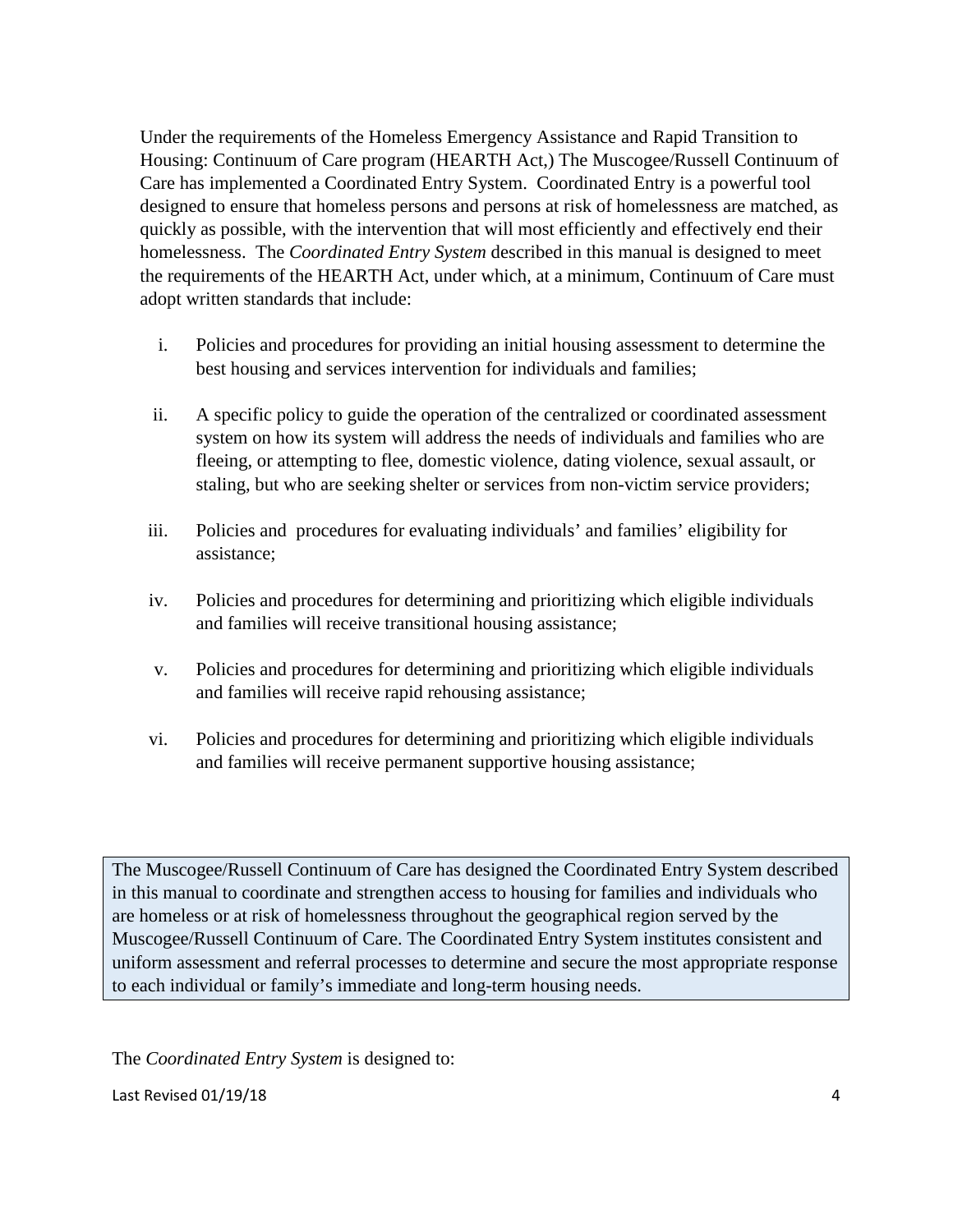- Allow anyone who needs assistance to know where to go to get that assistance, to be assessed in a standard and consistent way, and to connect with the housing programs and services that best meet their needs;
- Ensure clarity, transparency, consistency and accountability for homeless clients, referral sources and homeless service providers throughout the assessment and referral process;
- Facilitate exits from homelessness to stable housing in the most rapid manner possible given available resources;
- Ensure that clients gain access as efficiently and effectively as possible to the type of intervention most appropriate to their immediate and long-term housing needs;
- Ensure that people who have been homeless the longest and/or are the most vulnerable have priority access to scarce permanent supportive housing resources.

To achieve these objective the *Coordinated Entry System* includes:

- A **uniform and standard assessment process,** including initial triage followed by detailed assessment tools**,** to be used for all those seeking assistance, and procedures for determining the appropriate next level of assistance to resolve the homelessness of those living in shelters, on the streets, or places not meant for human habitation;
- Establishment of **uniform guidelines** among components of homelessness assistance (Emergency Shelter, Transitional Housing, Rapid Re-housing , and Permanent Supportive Housing) regarding eligibility for services, priority populations, expected outcomes, and targets for length of stay;
- Agreed upon **priorities for accessing homeless assistance;**
- **Referral policies and procedures** from the system of Coordinated Entry to homeless services providers to facilitate access to services
- The **policies and procedure manual** contained herein and detailing the operations of the *Coordinated Entry System.*

Last Revised 01/19/18 5 The implementation of the *Coordinated Entry System* necessitates significant, community-wide change. To help ensure that the system will be effective and manageable for those who are experiencing homelessness or at-risk of becoming homeless and for the housing and service providers tasked with meeting their needs, a comprehensive group of stakeholders was involved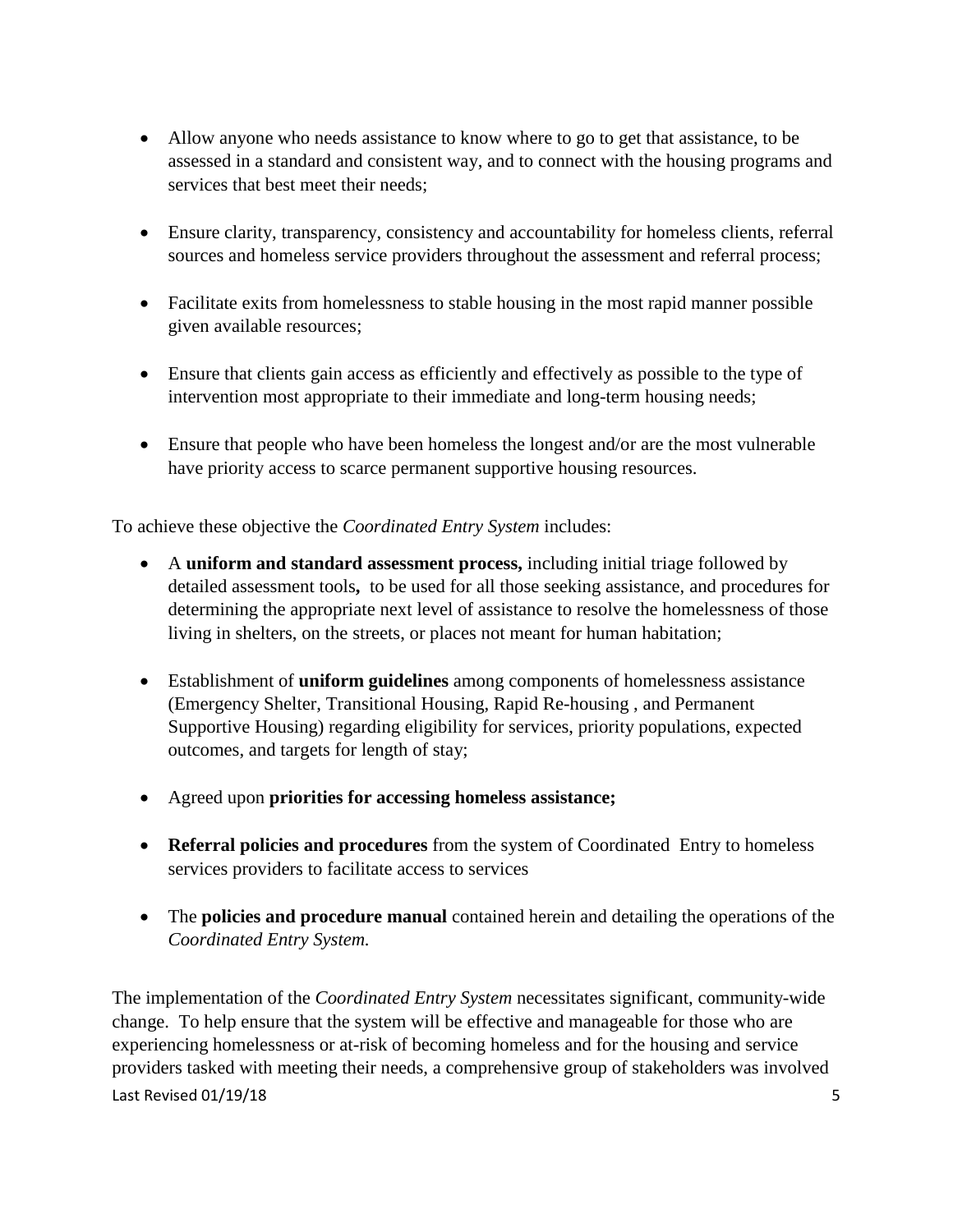in its design. In addition, particularly during the early stages of implantation, the Muscogee/Russell County Continuum of Care anticipates adjustments to the processes described in this manual. A periodic evaluation of the *Coordinated Entry System* will provide ongoing opportunities for stakeholder feedback. Home for Good as the *Coordinating Entity* will be responsible for monitoring the *Coordinated Entry Syste*m.

## **II. Definitions**

Terms used throughout this manual are defined below:

## **Chronically Homeless (HUD Definition):**

- 1) An individual who:
	- i. Is homeless and lives in a place not meant for human habitation, a safe haven, or in an emergency shelter; and
	- ii. Has been homeless and living or residing in a place not meant for human habitation, a safe haven, or in an emergency shelter continuously for at least one year or on at least four separate occasions in the last 3 years; and
	- iii. Can be diagnosed with one or more of the following conditions: substance use disorder, serious mental illness, developmental disability (as defined in section 102 of the Developmental Disabilities Assistance Bill of Rights Act of 2000 (42 U.S.C. 15002)), post-traumatic stress disorder, cognitive impairments resulting from brain injury, or chronic physical illness or disability;
- 2) An individual who has been residing in an institutional care facility, including a jail, substance abuse or mental health treatment facility, hospital, or other similar facility, for fewer than 90 days and met all of the criteria in paragraph (1) of this definition, before entering that facility; or
- 3) A family with an adult head of household (or if there is no adult in the family, a minor head of household) who meets all of the criteria in paragraph (1) of this definition, including a family whose composition has fluctuated while the head of household has been homeless.

## **Disability (HUD Definition):**

A Physical, Mental or Emotional Impairment, including impairment caused by alcohol or drug abuse, post-traumatic stress disorder, or brain injury that is expected to be long-continuing or of indefinite duration, sustainability impedes the individual ability to independently, and could be improved by the provision of more suitable housing conditions; includes: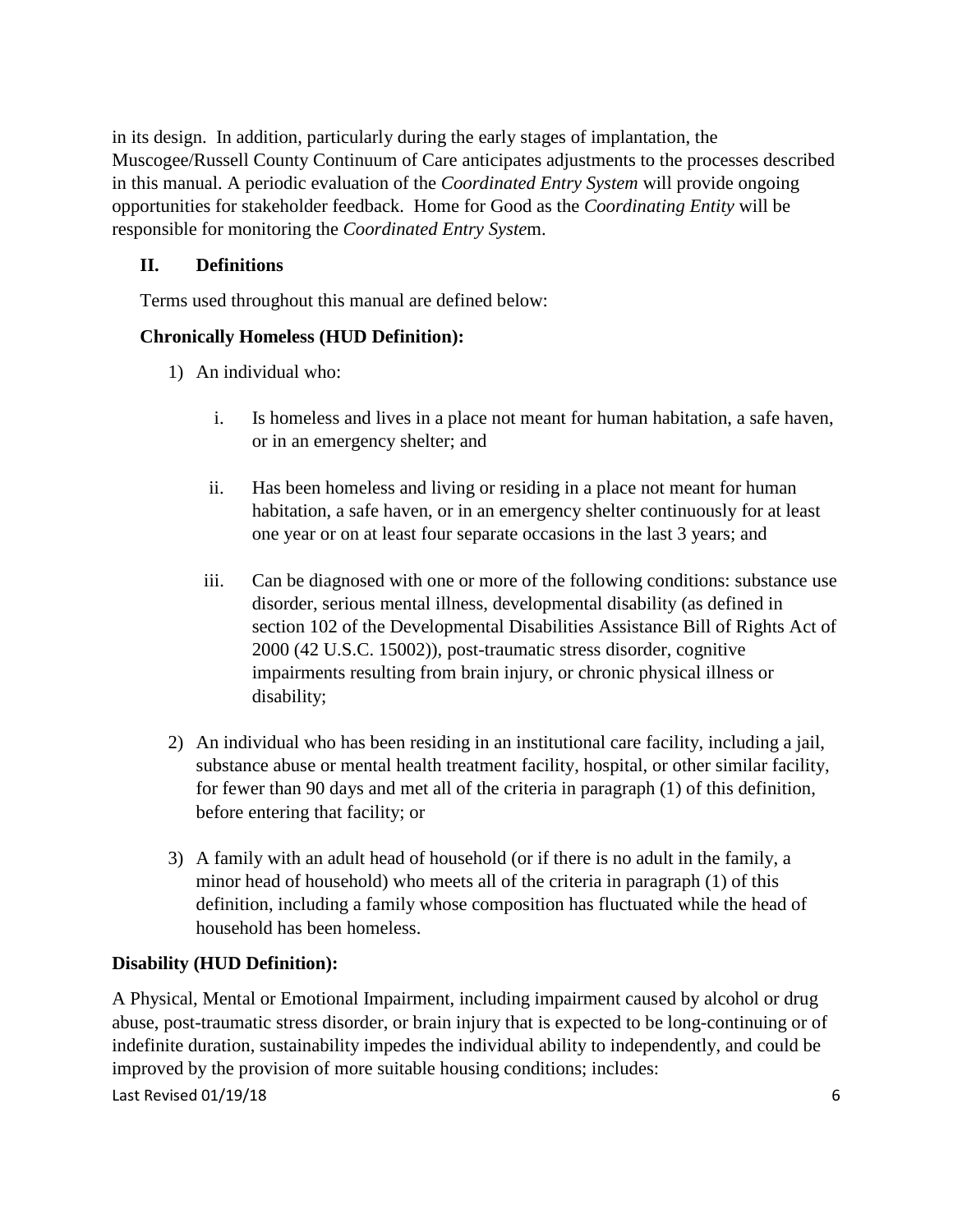**Developmental Disability** as defined in §of the Developmental Disabilities Assistance and Bill of Rights **Act of 2000 (42 USC 15002)**. Means a severe, chronic disability that is attributable to a mental or physical impairment or combination AND is manifested before age 22 AND is likely to continue indefinitely AND reflects need for a combination and sequence of special, interdisciplinary or generic services, individualized supports, or other forms of assistance that are lifelong or extended duration and are individually planned and coordinated. An individual may be considered to have a developmental disability without meeting three or more of the criterial listed previously, if the individual is 9 years old or younger AND has a substantial developmental delay or specific congenital or acquired condition AND without services and supports, has a high probability of meeting those criteria later in life.

**HIV/AIDS Criteria** includes the disease of acquired immunodeficiency syndrome (AIDS) or any conditions arising from the etiologic agent for acquired immunodeficiency syndrome, including infection with the human immunodeficiency virus (HIV).

## **Homeless Definitions:**

**[https://www.hudexchange.info/resources/documents/HomelessDefinition\\_RecordkeepingRe](https://www.hudexchange.info/resources/documents/HomelessDefinition_RecordkeepingRequirementsandCriteria.pdf) [quirementsandCriteria.pdf](https://www.hudexchange.info/resources/documents/HomelessDefinition_RecordkeepingRequirementsandCriteria.pdf)**

## **Literally Homeless (HUD Homeless Definition Category 1):**

Individual or family who lacks a fixed, regular, and adequate nighttime residence, meaning: (i) Has a primary nighttime residence that is a public or private place not meant for habitation; (ii) is living in a publicly or privately operated shelter designated to provide temporary living arrangements (including congregate shelters, transitional housing, and hotels and motels paid for by charitable organization or by federal, state and local government programs); (iii) is exiting an institution where (s)he has resided for 90 days or less and who resided in an emergency shelter or place not meant for human habitation immediately before entering that intuition.

## **At Imminent Risk of Homelessness (HUD Homeless Definition Category 2)**

Individual or family who will imminently lose their primary nighttime residence, provided that: (i) Residence will be lost within 14 days of the date of application for homeless assistance, (ii) No subsequent residence has been identified; and (iii) The individual or family lacks the resources or support networks needed to obtain other permanent housing.

## **Homeless under other Federal statutes (HUD Homeless Definition Category 3)**

Last Revised 01/19/18 7 Unaccompanied youth under 25 years of age, or families with children and youth, who do not otherwise qualify as homeless under this definition, but who: (i) Are defined as homeless under the other listed federal statues; (ii) have not had a lease, ownership interest, or occupancy agreement in permanent housing at any time during the 60 days immediately preceding the date of application for homeless assistance; (iii) Have experienced persistent instability as measured by two moves or more during the 60-day period immediately preceding the date of applying for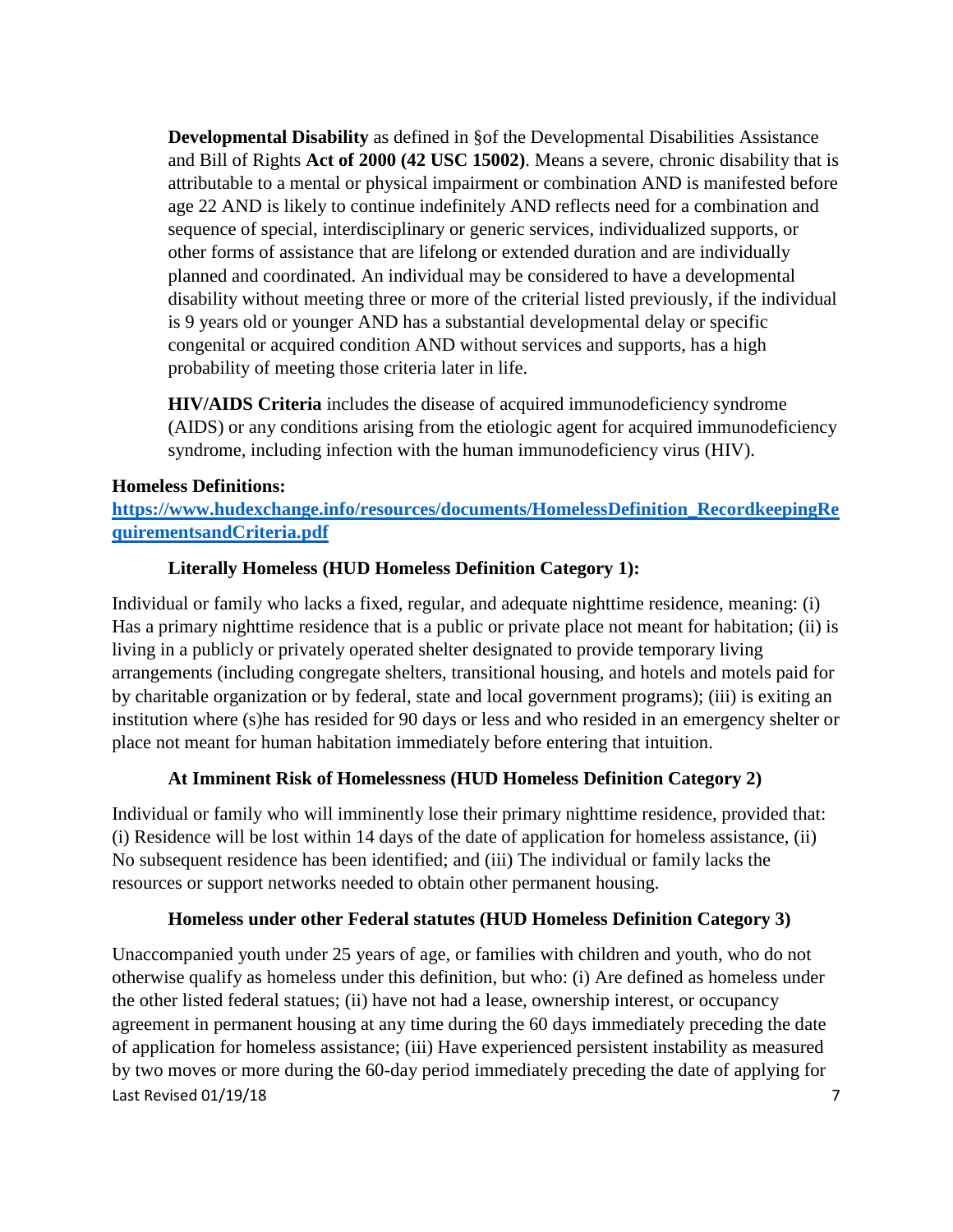homeless assistance; and (iv) can be expected to continue in such status for an extended period of time due to special needs or barriers.

#### **Fleeing Domestic Abuse or Violence (HUD Homeless Definition Category 4)**

Any individual or family who; (i) Is fleeing, or is attempting to flee, domestic violence; (ii) Has no other residence; and (iii) Lacks the resources or support networks to obtain other permanent housing.

## **2017 Area Median Income limits (Columbus, GA Metro Area). These figures may or may not change depending on HUD guidelines.**

|  |  |  |  | <b>ALABAMA Area Median Income Limits HUD 4.11.2017</b> |
|--|--|--|--|--------------------------------------------------------|
|--|--|--|--|--------------------------------------------------------|

## **[GEORGIA Area Median Income Limits HUD 4.11.17](https://www.hudexchange.info/resource/reportmanagement/published/HOME_IncomeLmts_State_GA_2017.pdf)**

| Household | 30% AMI              | 50% AMI         | 80% AMI  |
|-----------|----------------------|-----------------|----------|
| Size      | <b>Extremely Low</b> | <b>Very Low</b> | Low      |
| 1 Person  | \$12,060             | \$18,700        | \$29,900 |
| 2 Persons | \$16,240             | \$21,400        | \$34,200 |
| 3 Persons | \$20,420             | \$24,050        | \$38,450 |
| 4 Persons | \$24,600             | \$26,700        | \$42,700 |
| 5 Persons | \$28,780             | \$28,850        | \$46,150 |
| 6 Persons | \$31,000             | \$31,000        | \$49,550 |
| 7 Persons | \$33,150             | \$33,150        | \$52,950 |
| 8 Persons | \$35,250             | \$35,250        | \$56,400 |

## **Vulnerability Index**

The Vulnerability Index™ (VI) is an assessment tool used to identify members of the homeless population who are considered medically vulnerable and who will face an increased risk of mortality if homelessness persists.

**Single VI**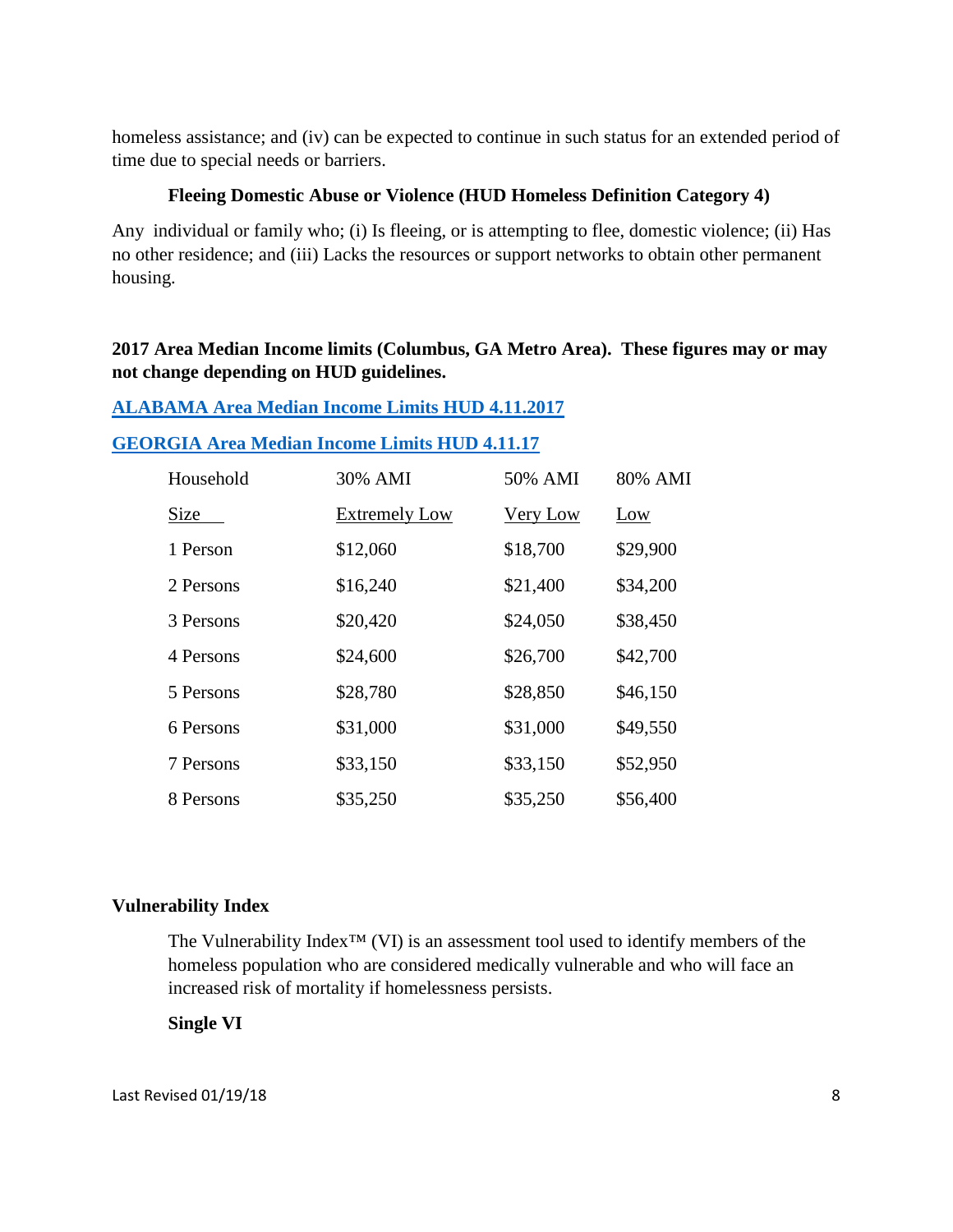The baseline for vulnerability for single adults is six (6) months of homelessness. Vulnerability scores for single adults range from 0 to 9. Applicants who receive a score of 0 are considered non-vulnerable: however, they may still be eligible for PSH. Six months or more homelessness in combination with one or more of the markers detailed below will give someone a vulnerability score (1 or greater):

- 1. Three or more hospitalizations or emergency room visits in a year.
- 2. Three or more emergency room visits in the previous three months.
- 3. Aged 60 or older.
- 4. Cirrhosis of the liver.
- 5. End-stage renal disease.
- 6. History of frostbite, immersion foot, or hypothermia.
- 7. HIV+/AIDS
- 8. Tri-morbidity: co-occurring psychiatric, substance abuse, and chronic medical condition (asthma, cancer diabetes, etc.).
- 9. Is fleeing or is attempting to flee Domestic Violence and has no other resources or support networks to obtain other permanent housing.

A vulnerability score (e.g. 0) is not assigned to persons who are homeless for six months but have none of the markers listed above. Additionally, homeless persons who have less than six months of homelessness but who have the above medical risks are assigned a score of zero.

## **Rapid Re-Housing Next Step Assessment**

Two separate assessment tools will be used to prioritize non-chronically homeless households for entry into a Rapid Re-housing program. The assessment tools target youth, families, and single individuals. The first assessment tool (completed via 2-1-1) offers a high-level overview of the individual or family experiencing homelessness. The second more in-depth tool (Vulnerability Index - Service Prioritization Decision Assistance Tool or VI-SPDAT) focuses on length of literal homelessness and residential instability, involvement with child welfare and/or informal separation from children, number of children, trauma history, substance abuse history, and employment history. The assessments ask questions tailored to each population and include the following:

- 1. Homeless history
- 2. Involvement with child protective services
- 3. Parental risk factors
- 4. Child risk factors
- 5. Job loss
- 6. Criminal background history
- 7. Mental health history
- 8. Substance abuse history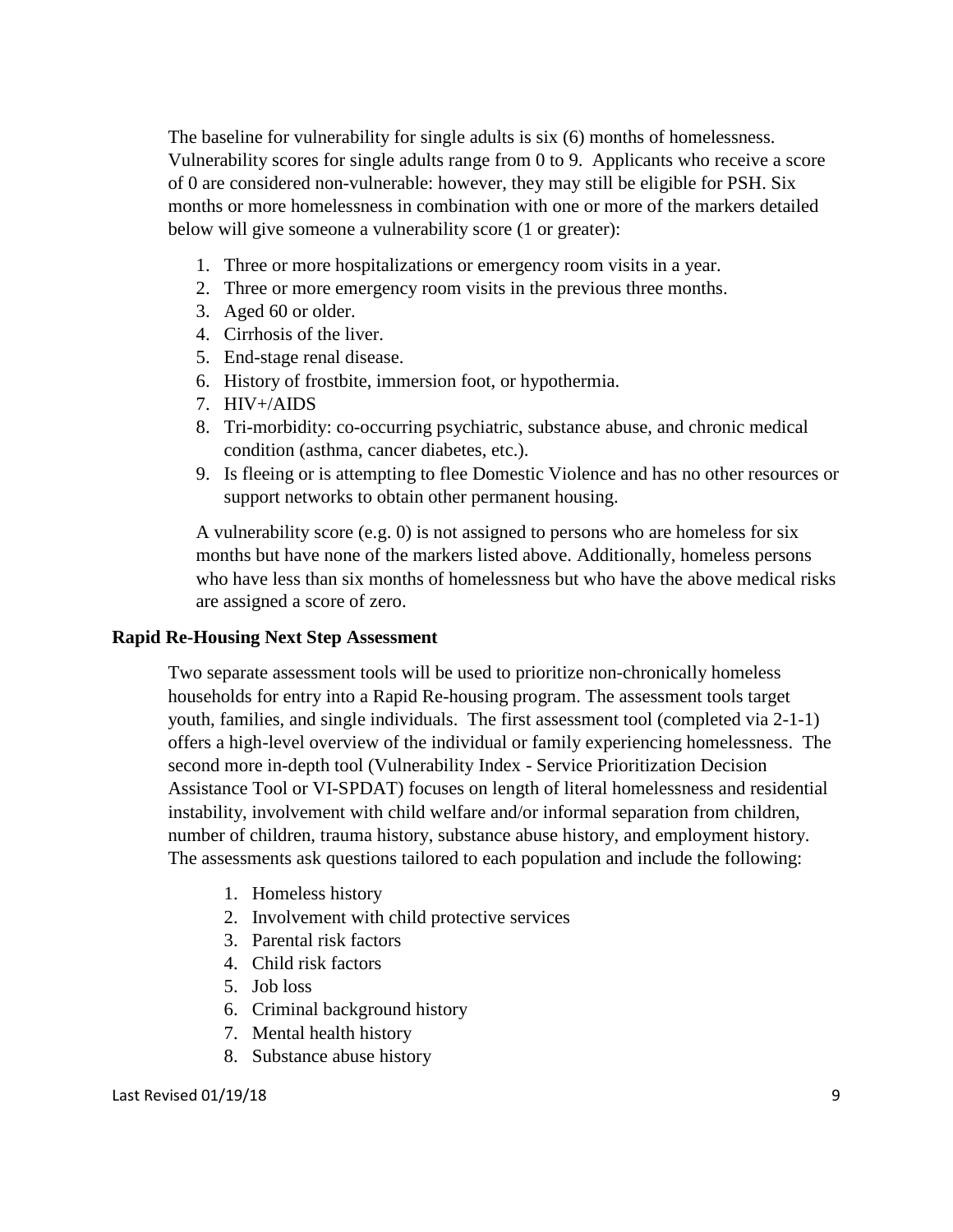#### **Homeless Management Information System**

A Homeless Management Information System (HMIS) is a database used to record and track client-level information on the characteristics and service needs of homeless persons. HMIS ties together homeless service providers within a community to help create a more coordinated and effective housing and service delivery system.

The U.S. Department of Housing and Urban Development (HUD) and other planners and policymakers at the federal, state, and local levels use aggregated HMIS data to obtain better information about the extent and nature of homelessness over time. Specifically, HMIS can be used to produce an unduplicated count of homeless persons, understand patterns of service use, and measure the effectiveness of homeless programs.

The Muscogee/Russell CoC's HMIS is staffed at Home For Good. The software provider is Client Track. The HMIS staff is responsible for the administration of the HMIS software and providing technical assistance to participating agencies and end-users. Agencies that participate in Muscogee/Russell CoC's HMIS are referred to as "participating agencies". Each participating agency needs to follow certain guidelines to help maintain data and privacy and accuracy.

Those who are experiencing homelessness due to domestic violence or abuse may be excluded from the HMIS for their protection and to keep their location/location of accessed services confidential. Domestic violence shelters report through a separate state-wide database.

## **III. Staffing Roles and Expectations**

**Continuum of Care (CoC)** – Recognizing the need to stimulate community-wide planning and coordination of programs for individuals and families who are homeless, the U.S. Department of Housing and Urban Development (HUD) in 1994 instituted a requirement of communities to come together to submit a single, comprehensive application for HUD funds for housing and support services for people who have experienced homelessness. The organizational concept to embody this effort is the Continuum of Care (CoC), which is governed by a Board of Directors, composed of representatives from across the community. As a result of its strong leadership, access to resources and high visibility in the community, Home For Good, a program of United Way of the Chattahoochee Valley (HFG), serves as this region's lead agency for the CoC. The CoC encompasses Muscogee County in Georgia and Russell County in Alabama, and its purpose is to:

- Help create integrated, community-wide strategies and plans to make homelessness atypical and nonrecurring;
- Provide coordination among the numerous regional organizations and initiatives that serve the homeless population, and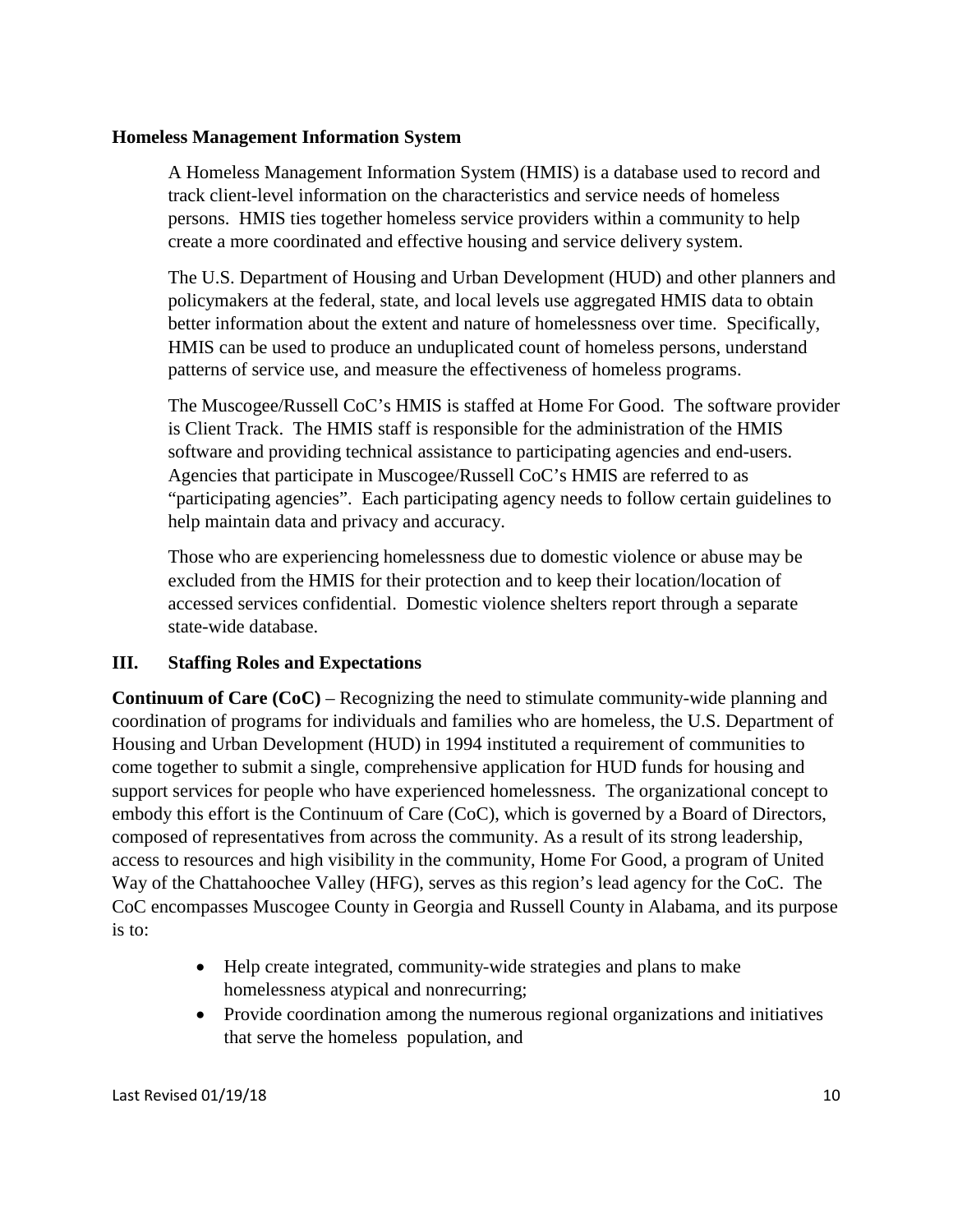• Create the region's single, comprehensive grant application to HUD for McKinney-Vento funding.

**Coordinating Entity** – Home For Good is the designated Coordinating Entity. The Coordinating Entity is responsible for the day-to-day administration of the Coordinated Entry System, including but not limited to the following:

- Creating and widely disseminating material regarding services available through the Coordinated Entry System and how to access those services;
- Designing and delivering training at least annually to all key stakeholder organizations, including but not limited to the required training for Coordinated Entry Staff;
- Ensuring that pertinent information is entered into HMIS for monitoring and tracking the process of referrals including vacancy reporting and completion of assessments;
- Managing case conferences to review and resolve rejection decisions by receiving programs and refusals by clients to engage in a housing plan in compliance with receiving program guidelines;
- Managing an eligibility determination appeals process in compliance with the protocols described in this manual;
- Managing manual processes as necessary to enable participation in the Coordinated Entry System by providers not participating in HMIS;
- Designing and executing ongoing quality control activities to ensure clarity, transparency, and consistency in order to remain accountable to clients, referral sources, and homeless service providers throughout the Coordinated Entry process;
- Periodically evaluating efforts to ensure that the Coordinated Entry System is functioning as intended and making periodic adjustments as deemed necessary;
- Ensuring that evaluation and adjustment processes are informed by a broad and representative group of stakeholders;
- Updating policies and procedures as needed;
- Managing all public relations requests related to the Coordinated Entry System.

**Coordinated Entry Administrator –** The Coordinating Entity staffs the Coordinated Entry Administrator (CEA) position. This role includes the day-to-day management of the Coordinated Entry System (CES) once intakes are received from the 2-1-1 Information and Referral line, including but not limited to the following:

- Serving as point person for initial outreach to clients
- Administering the VI-SPDAT, recording results in HMIS and making initial determination for program eligibility based on program mapping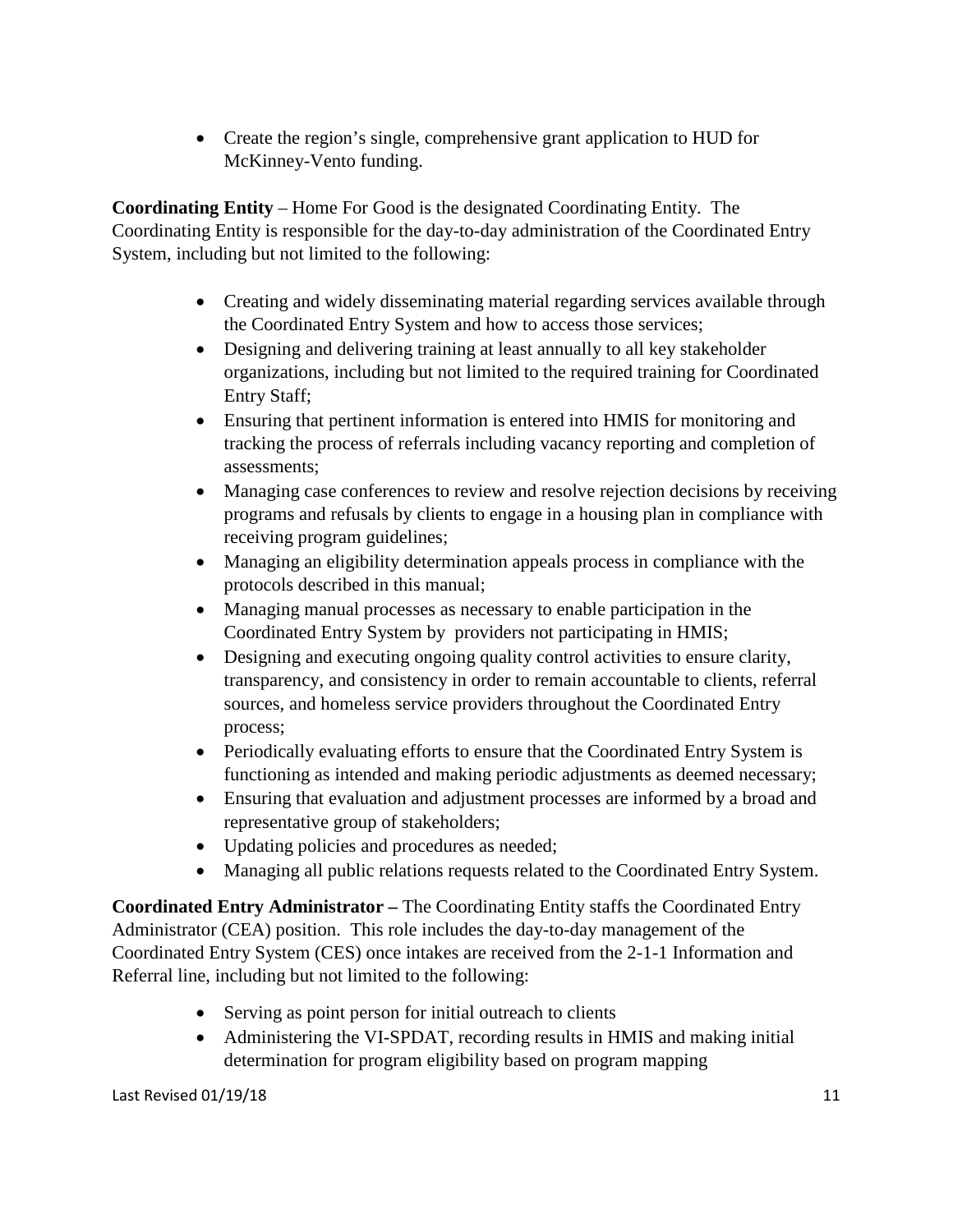- Maintaining the Prioritization (formerly "By Name") List
- *Report generating (as of this revision, reports are unavailable)*
- Confirming agency follow-up with clients within the agreed time frame
- Communicating to user agencies and outreach coordinators
- Deactivating/reactivating client records
- Responding to email generated questions

## **United Way of the Chattahoochee Valley's 2-1-1 Information and Referral line (2-1-1) –**

The 24 hour a day information and Referral Line was selected to serve as the agreed initial access point responsible for ensuring that all households experiencing homelessness and are atrisk of homelessness have immediate access to intake, assessments and shelters/services to meet their immediate needs. Callers who identify themselves as victims of domestic violence will be given referrals to domestic violence shelters immediately with no need for further assessment.

**Receiving Program –** All Rapid Re-housing RRH, Permanent Supportive Housing PSH programs, and Emergency Shelters are Receiving Programs. All programs that receive a referral from the Coordinated Entry System are responsible for responding to that referral and participating in case conferences, in compliance with the protocols described in this manual.

**Receiving Program Staff** – Designated individuals who represent agencies that provide housing related programs and services. These representatives may come from agencies who participate in HMIS and who receive CoC funding and those who do not.

**Authorized User Agencies –** Agencies are Housing Providers who wish to, or are required to, participate in the Coordinated Entry System. Authorized user Agencies sign a Memorandum of Understanding to have access to the HMIS database.

## **IV. Target Population**

The Coordinated Entry System is open to all households who meet the HUD definition of homeless, as outlined in the new HEARTH Act regulations, and have incomes below 50% of the Area Median Income. The system uses vulnerability indices (descried in Definitions) to rank applicants in order of vulnerability, with the most vulnerable households ranked at the top. More directly, applicants may be offered housing regardless of vulnerability score, but the more vulnerable persons will likely be offered housing before non-vulnerable.

## **V. System Overview and Workflow**

To illustrate how the Coordinated Entry System functions, the following overview provides a brief description of the path a household would follow from an initial request for housing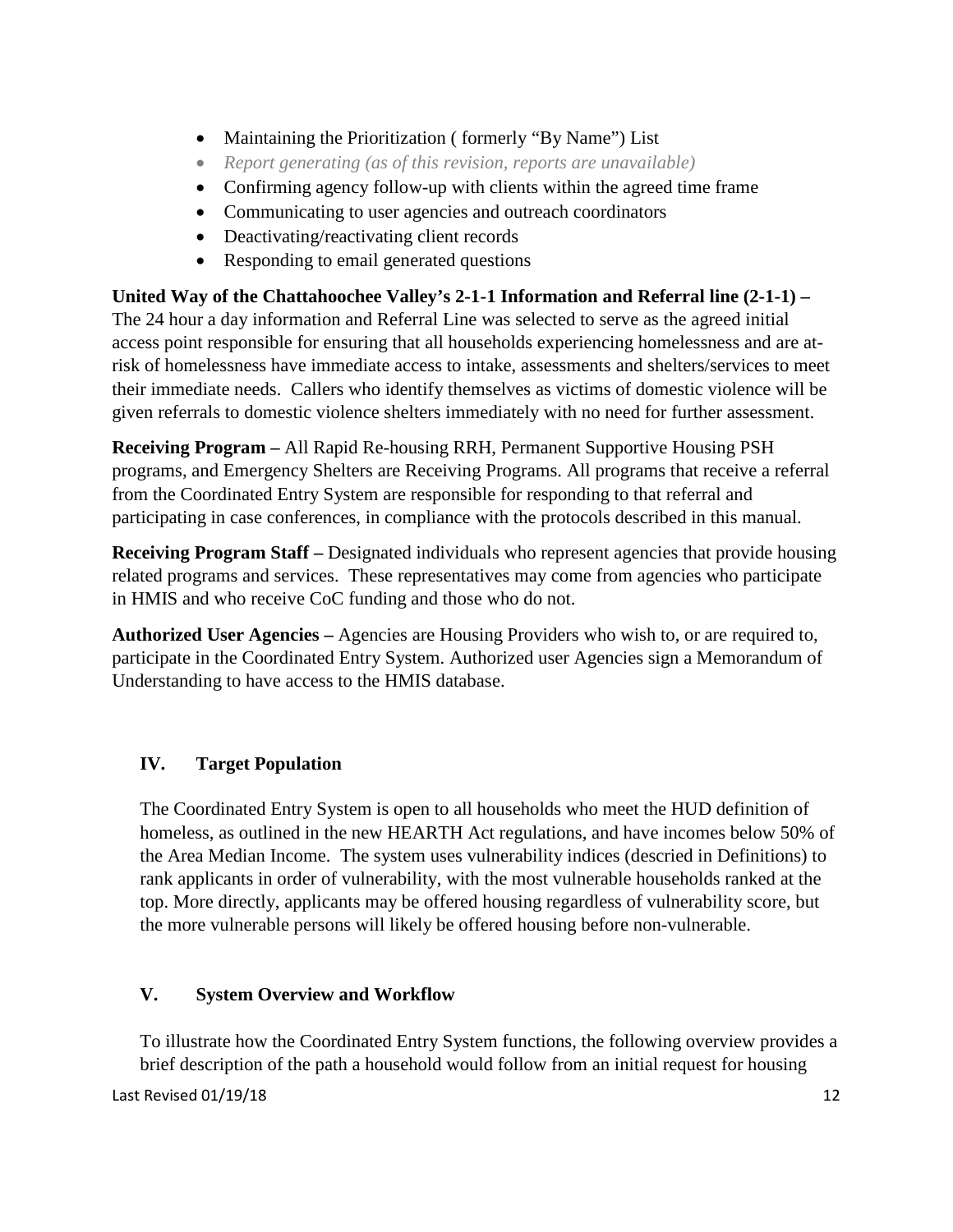through permanent housing placement. The overview also describes roles and expectations of the key partner organizations that play a critical role in the system. Additional details can be found in the subsequent sections of this manual and the Coordinated Entry workflow in the appendices. **From initial Request for Services to Permanent Housing Placement – Pathway through the coordinated Entry System (See Appendix F)**

- **Step 1: Connecting to the Coordinated Entry System/Initial Request for Services**  – To ensure accessibility to households in need, the CES provides access to services 24 hours a day through the 2-1-1 Information and Referral line. Those experiencing homelessness can simply 2-1-1 or call directly at 706-405-4775 (ten digit number is preferred method if using a pre-paid cellphone). Households who are requesting services in person through any of the designated Receiving Programs will be directed to do an initial assessment through the 2-1-1 line.
- **Step 2: Triage and Initial Housing Assessment** The initial assessment is done through a series of questions asked by the 24/7 call center, based on the question "where did you sleep last night?" the assessment is reviewed by 2-1-1 Manager and the CEA to determine primary program eligibility based on agency provided program mapping; decisions based on this assessment and referral actions are completed using HMIS. The CEA will call the client within 3 business days to schedule and/or complete the in-depth VI-SPDAT assessment. If Domestic Violence, Please refer to process outlined in **Appendix D.**
- **Step 3: Housing Referral –** Once the VI-SPDAT is completed in HMIS, eligible programs have been identified through program mapping and the household/individual have decided which programs they are interested in, an electronic referral to the Receiving Program is completed and the individual/family is placed on the Prioritization/By Name List according to Vulnerability Index score/Prioritization
- **Step 4: Housing Match** Information gathered from the assessment is used to determine which housing intervention is best suited to end the household's homelessness (Permanent Supportive Housing or Rapid-Re-housing). Receiving Program staff matches households to a particular housing intervention and then a specific housing program based on program eligibility and notates in HMIS. Note that the Receiving Program that received the initial referral may determine after further assessment that another program is more suitable
- **Step 5: Housing Navigation –** Once referred to a Receiving Program the program is responsible for navigation through the process to insure client's housing needs are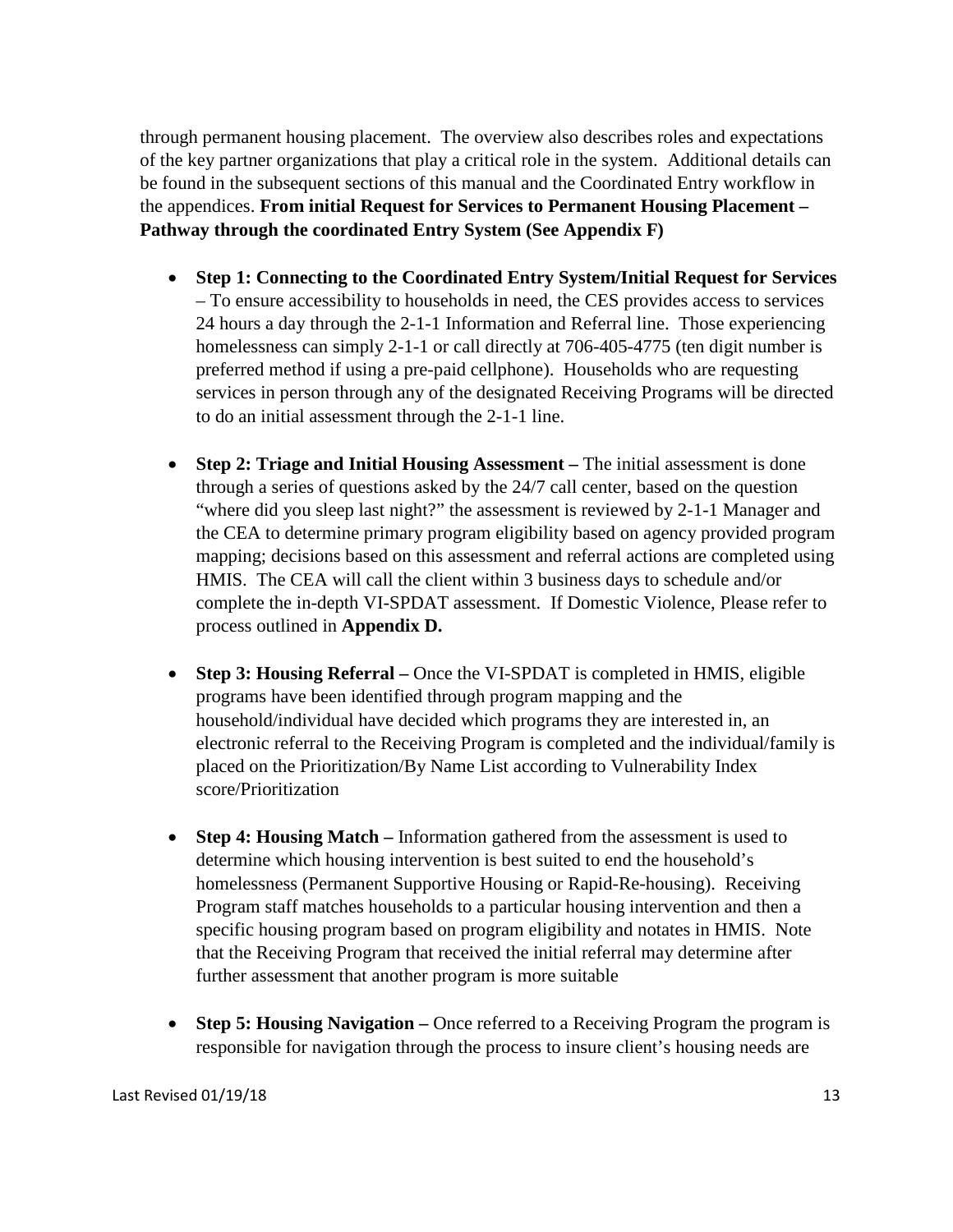met. **The goal is to move from homelessness to housed in 30 days, but due to program resources clients may be wait-listed.**

#### **VI. Coordinated Entry Policies and Procedures**

#### **1. Connection to the Coordinated Entry System**

**1.1 Locations & Hours** – Initial Intake and Assessment are conducted through the 2-1-1 call center 24 hours a day, seven days a week

- **1.2 Eligibility** the Coordinated Entry System is intend to facilitate access to the most appropriate housing intervention for each household's immediate and long-term housing needs and ensure that scarce permanent housing resources are targeted according to the agreed prioritization standards (see Appendix) The Coordinated Entry System uses Program Mapping/Project Eligibility Matrix to accurately match needs to the appropriate housing intervention.
- **1.3 Marketing/Advertising** As needed, the Coordinating Entity will send information & updates regarding the CES to stakeholders, agencies, government bodies, and the general public via email, newspapers, radio and/or television. The coordinating Entity also distributes flyers and brochures and maintains information available on its website: [www.homeforgoodcv.org.](http://www.homeforgoodcv.org/)

#### **2. The Housing Assessment Process**

**2.1 Roles and responsibilities: 2-1-1 Call Agents and Coordinated Entry Administrator** – 2-1-1 Call Agents are responsible for completing the initial intake. The 2-1-1 Manager pulls all intakes on the next business day and forwards qualifying callers' information to the Coordinated Entry Administrator for further assessment through the VI-SPDAT. Once the CEA has completed the VI-SPDAT, uploaded the information into the HMIS and made and informed client of an initial referral decision, they then send the referral to the Receiving Program's designated staff member. The CEA's responsibilities include, but are not limited to the following:

- Scheduling and completing a VI-SPDAT with all qualified callers
- Client notification of Eligibility and Referral Decisions along with program expectations and processes
- Submission of referrals to the Receiving Program through HMIS
- Collecting and uploading all documents available at assessment
- Participation in case conferences
- Responding to requests by the Coordinating Entity
- Reassessing clients after they have been on the Prioritization (byname list) list for more than 90 days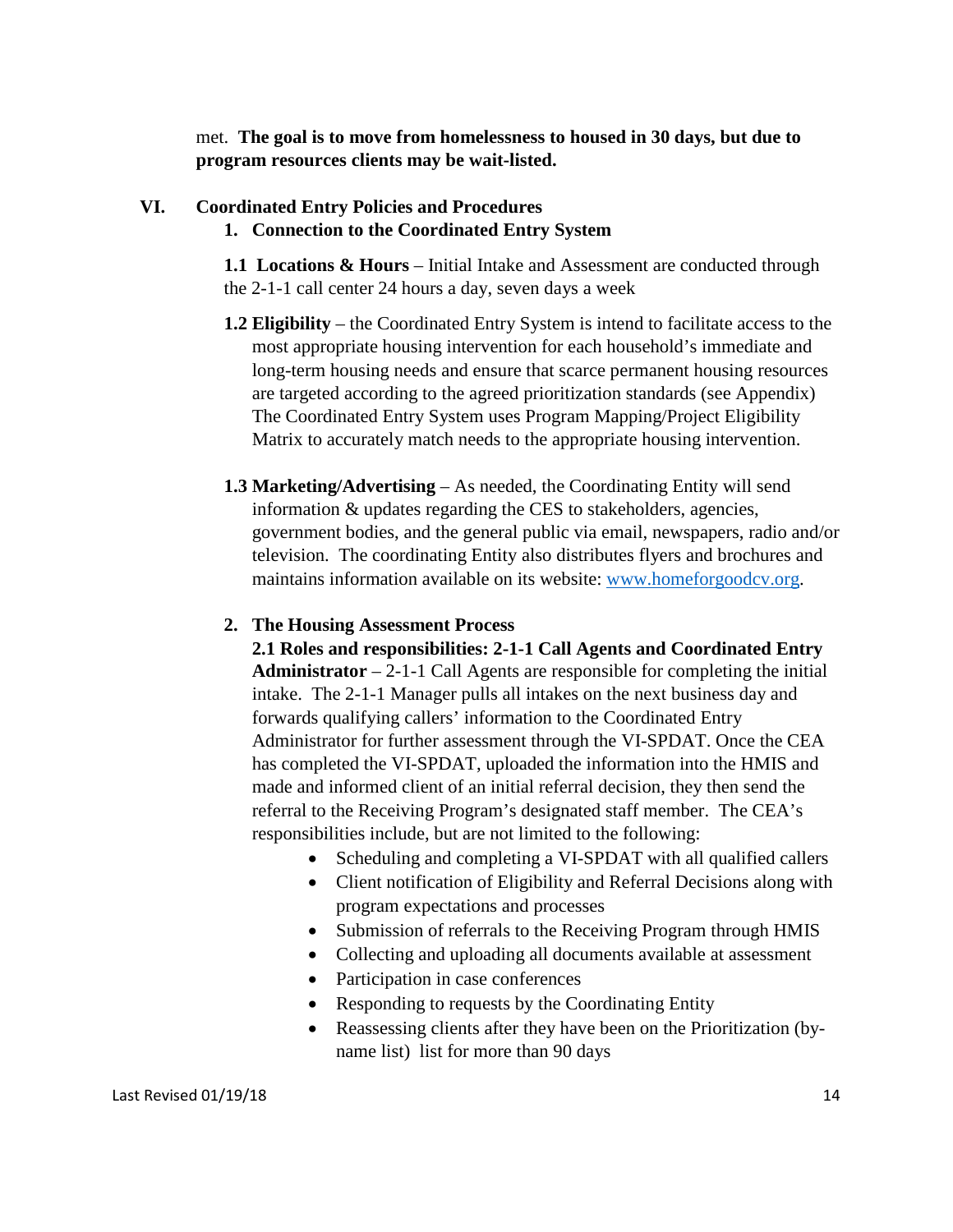- **2.2** Training Requirements the 2-1-1 Manager, Coordinated Entry Administrator, and appropriate Receiving Program staff members are trained annually by the Coordinating Entity.
- **2.3** HMIS Workflow The workflow below outlines the Coordinated Entry steps in HMIS:

**2.4. Release of Information** – All clients must agree verbally to information sharing during the limited 2-1-1 telephone assessment and before initial referrals are sent to Receiving Programs. Once the client is being processed for possible enrollment by the Receiving Program, a signed HMIS consent form must be obtained. Additional program specific ROI's may be required and may or may not be uploaded into HMIS.

**2.5. Client Photos** – Photos can be taken at the time of the agency-level Vulnerability assessment but are not required. If a photo is taken and uploaded into HMIS, a photo release must be signed by the client prior to the photo being taken.

**2.6. Timeline** – The 2-1-1 Call Agent notifies the client that their needs and barriers will be reviewed within 24 business hours of the intake. Once the Coordinated Entry Administrator conducts the VI-SPDAT and reviews the data the referral is made, the Receiving Program has three (3) business days to acknowledge receipt of the referral and make initial contact with the client. The Receiving Program can reject or deny the referral if the assigned case manager has been unable to contact the household after three (3) business days. If a household shows up at the Receiving Program after the three (3) business days have expired, the program staff will assist the household in reentering the system by contacting the CEA on their behalf. All of this information is documented in HMIS.

#### **3. Housing Matching**

3**.1. HMIS Responsibilities** – HMIS Staff at Home For Good is responsible for the daily administration of the HMIS software, providing technical assistance, and user training to participating agencies and endusers.

#### **3.2. Receiving Program Staff**

**3.2.1. Roles and Responsibilities** – Program Staff work out of their home agencies, or in the field. All Program Staff work with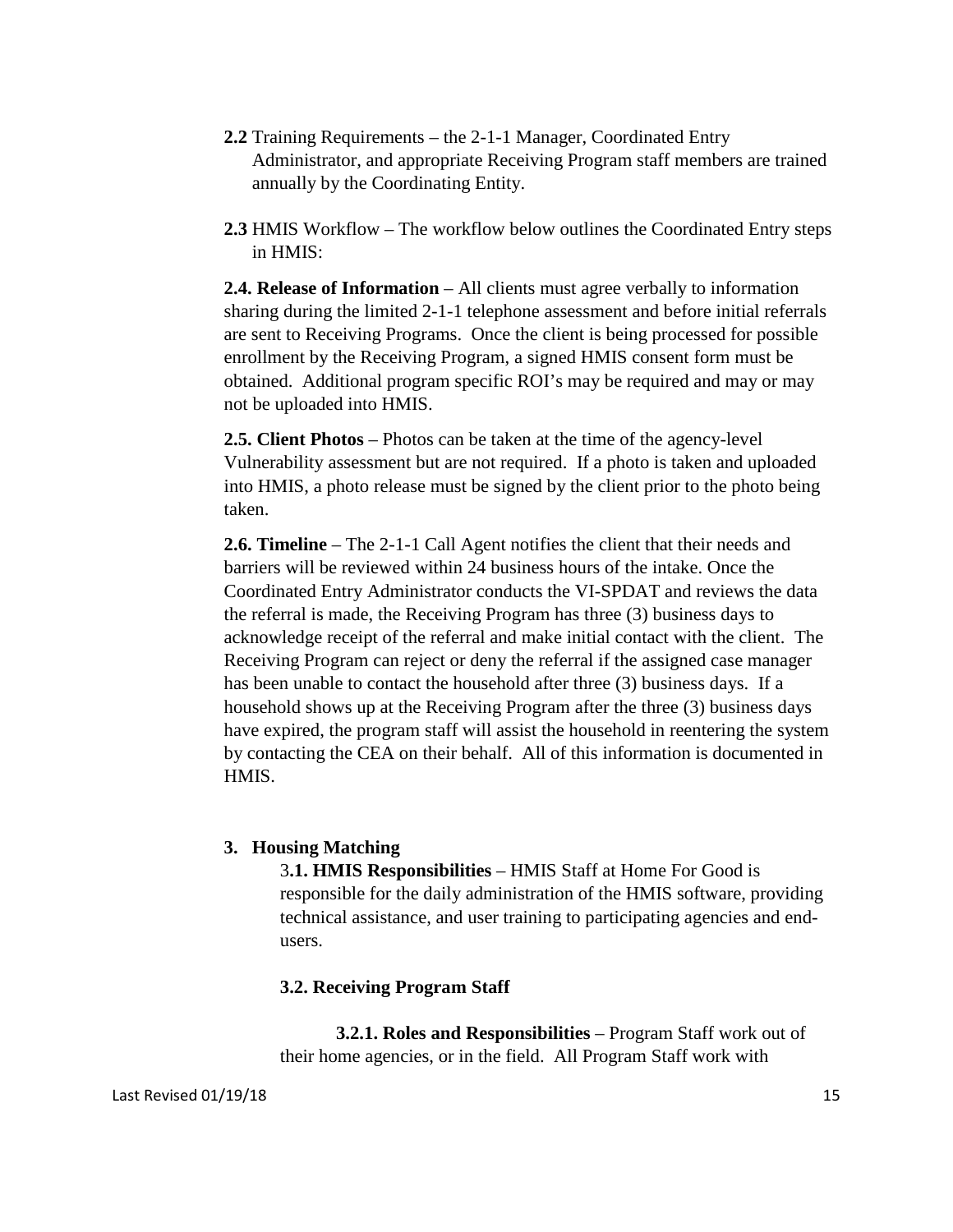individuals in navigating the process of securing housing from housing referral to "lease up." All Program Staff, Community Outreach Teams, and Case Managers operating as "Housing Navigators" carry the following responsibilities:

- Assisting client in obtaining necessary documentation required for housing
- Collecting and uploading necessary documentation, securing additional financial assistance if needed, providing transportation, accompaniment to potential housing options, etc.
- Assisting clients in navigating any challenges related to the housing process (application and/or inspection process, etc.)
- Participation in case conferences
- Responding to requests by the Coordinating Entity, as appropriate.

**3.2.2. Training Requirements** – Program Staff are trained by the Coordinating Entity. The training consists annual training and ad hoc meetings as necessary.

**3.3. Timeline** – Once the Coordinated Entry Administrator has made contact with the client's Program Staff, that worker contacts the client within three (3) business days and begins the process of scheduling enrollment appointments. This information is tracked in HMIS.

*3.4. Unit Availability/Vacancy Posting – All Rapid Re-housing, and Permanent Supportive Housing Programs are required to post vacancies in HMIS within twenty-four (24) business hours of unit/bed availability. If providers know of an impending vacancy, they are required to post the anticipated availability date up to fourteen (14) days before unit vacancy. Programs must update vacancy information in HMIS within twenty-four (24) business hours of unit/bed being filled. This information is crucial in determining what resources are available and where to send a client needing housing*. *(At the time of this revision, unit availability/vacancy information is not available. The CoC intends to implement this section as soon as feasibly possible.)*

## **4. Housing Referral**

**4.1. Waitlist** – There are separate waitlists for Permanent Supportive Housing and Rapid Re-housing. The By Name/Prioritization List (waitlist) consists of the following:

> 4.1.1. Permanent Supportive Housing clients are prioritized based on their VI-SPDAT score.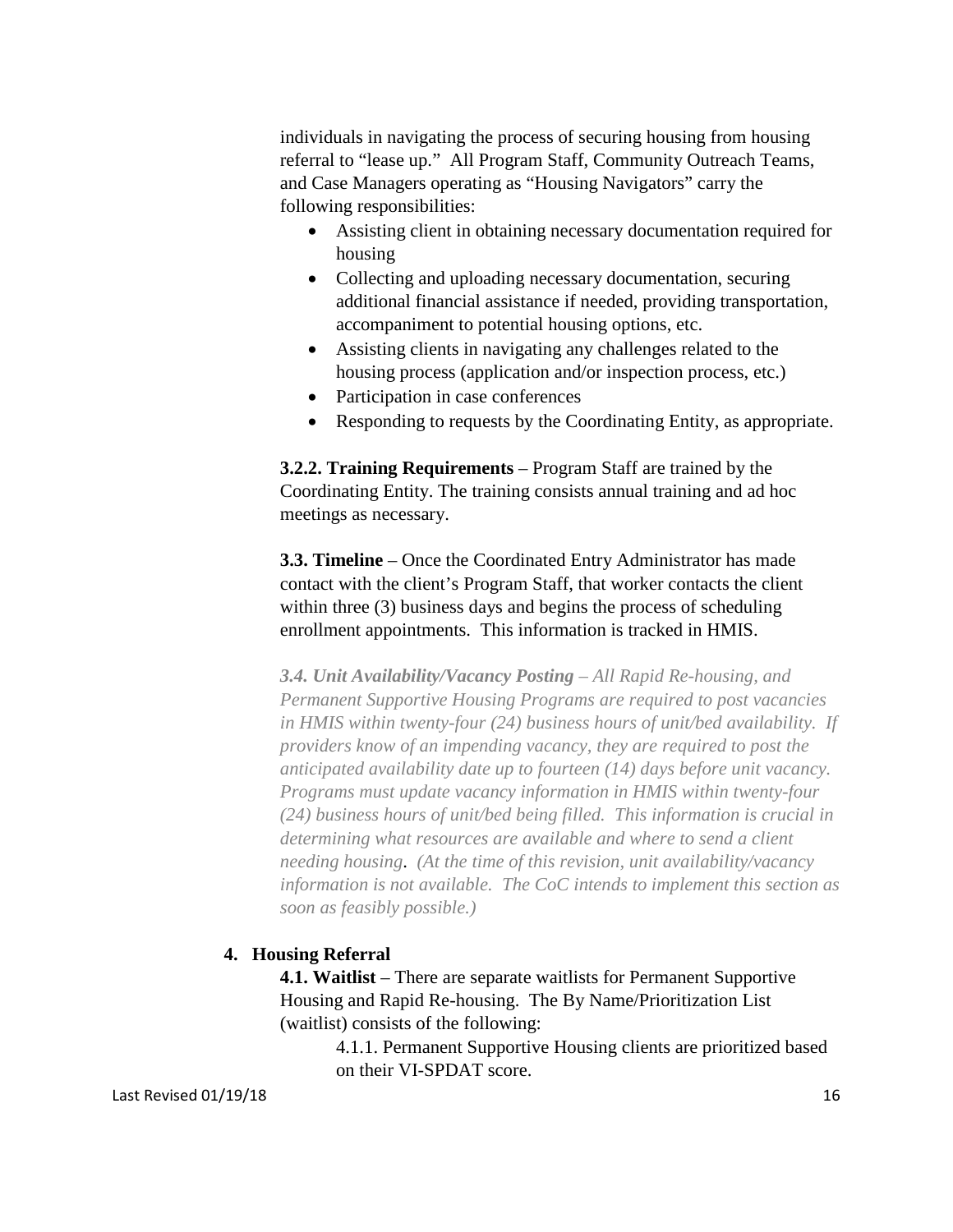## 4.1.2. Rapid Re-housing clients are prioritized by their household type (veterans, youth, families, singles) followed by their next step assessment score in each.

*4.1.3. Housing Navigators will pull the By Name/Prioritization List daily. (At the time of this revision, unit availability/vacancy information is not available. The CoC intends to implement this section as soon as feasibly possible.)*

*4.1.4. If the By Name/Prioritization List indicates an opening for either Permanent Supportive Housing or Rapid Re-housing, the Assessors create a referral to the program with the opening. (At the time of this revision, unit availability/vacancy information is not available. The CoC intends to implement this section as soon as feasibly possible.)*

*4.1.5. If the referral was made to a Permanent Supportive Housing program, then the Assessors will also create a reservation for the open unit to remove it from that program's inventory. (At the time of this revision, unit availability/vacancy information is not available. The CoC intends to implement this section as soon as feasibly possible.)*

4.1.6. Program Staff or Case Managers Attempt to make contact with the client for three (3) business days.

4.1.7. If the client cannot be contacted within that time frame, the CEA is contacted and then staff moves on to the next client on the list.

4.1.8. Once staff meets with the client, the client must decide immediately whether to accept or decline the services provided by the Receiving Program.

4.1.9. If the client accepts services, he/she moves forward in the next steps toward move in.

4.1.10. If the client declines services, the Receiving Program Staff sends the referral back to the Coordinated Entry Administrator for re-assignment and the client that refused is moved down to the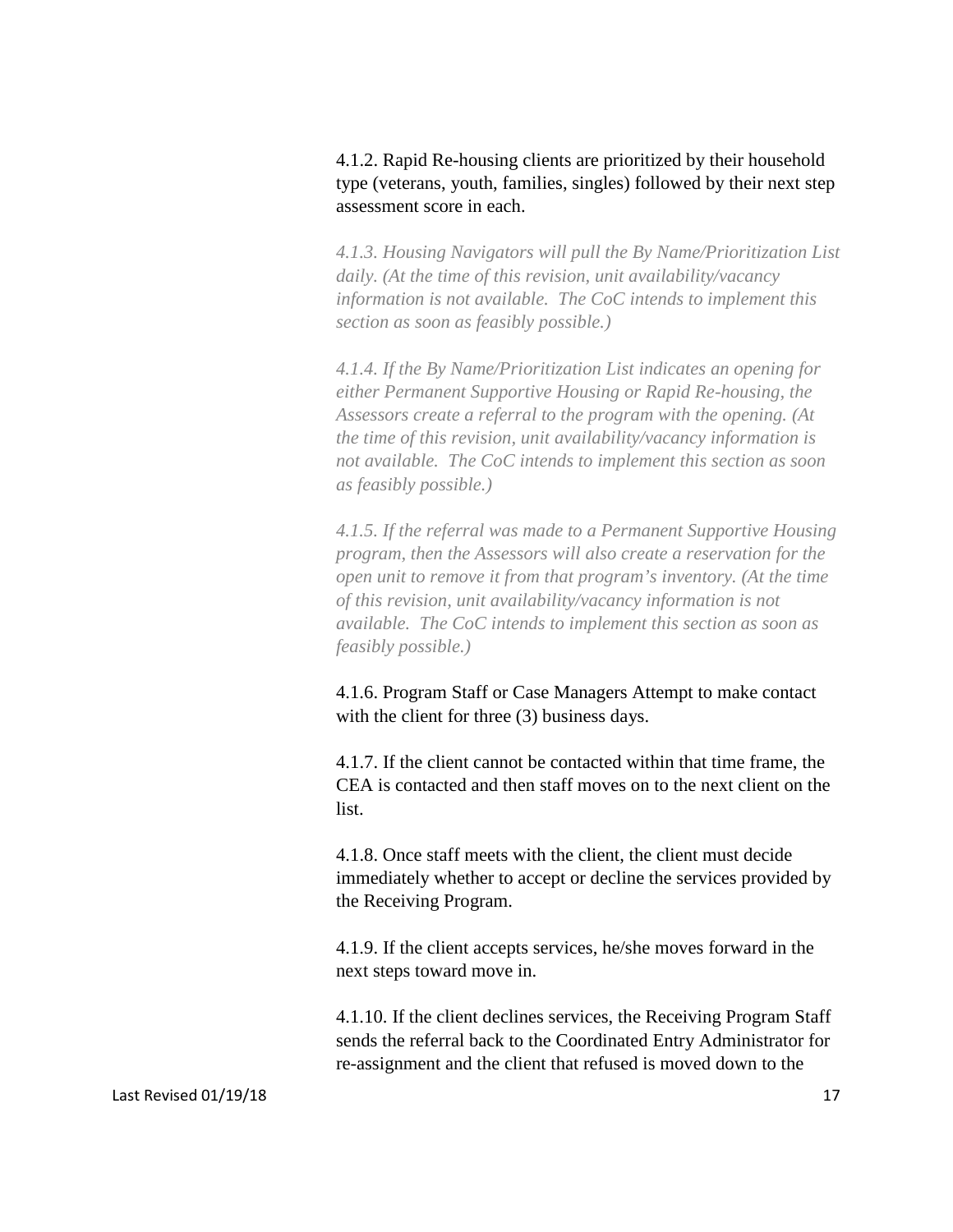bottom of the By-Name/Prioritization waitlist based on their VI-SPDAT score or advised that there are no other community resources.

**4.2. Receiving Program Responsibilities –** Once a referral is made, the Receiving Program has twenty-four (24) business hours to acknowledge receipt of the referral. The Receiving Program must then enroll or deny the referral within three (3) days. The Receiving Program can reject or deny the referral if the assigned Program Staff has been unable to contact the house hold after three (3) days. If a household shows up at the Receiving Program after the three (3) days have expired, the Program Staff will assist the household in reentering the system through the Coordinated Entry System via the CEA. **All of this information is tracked and documented in HMIS.**

**4.2.1. Document Requirement Updates –** Receiving Programs make eligibility determination decisions within one (1) business day of the enrollment interview (or when all required application materials are complete). The Receiving Program orally reviews the intake decision notification with the client to ensure that the client understands the decision, and applicable next steps, including the client's right to appeal the decision. An enrollment decision notification includes at a minimum:

- First available move-in date, if possible; and
- Reason the client cannot enter the program, including reason for rejection by client or program (which includes redirection to the Coordinated Entry Administrator), if applicable
- Instruction for appealing the decision

**4.2.2. Reasons for Denial –** Receiving Programs may only decline households found eligible for and referred by the Coordinated Entry Administrator under limited circumstances including: **(See Appendix J)**

- there is no actual vacancy available;
- the household cannot be physically located by the CoC Outreach team;
- the Receiving Program has been unable to make contact with the household for three (3) consecutive business days;
- the household presents with more people than referred by the Coordinated Entry Administrator and the Receiving Program cannot accommodate the increase;
- the household was denied by independent property owner/landlord due to certain criminal behaviors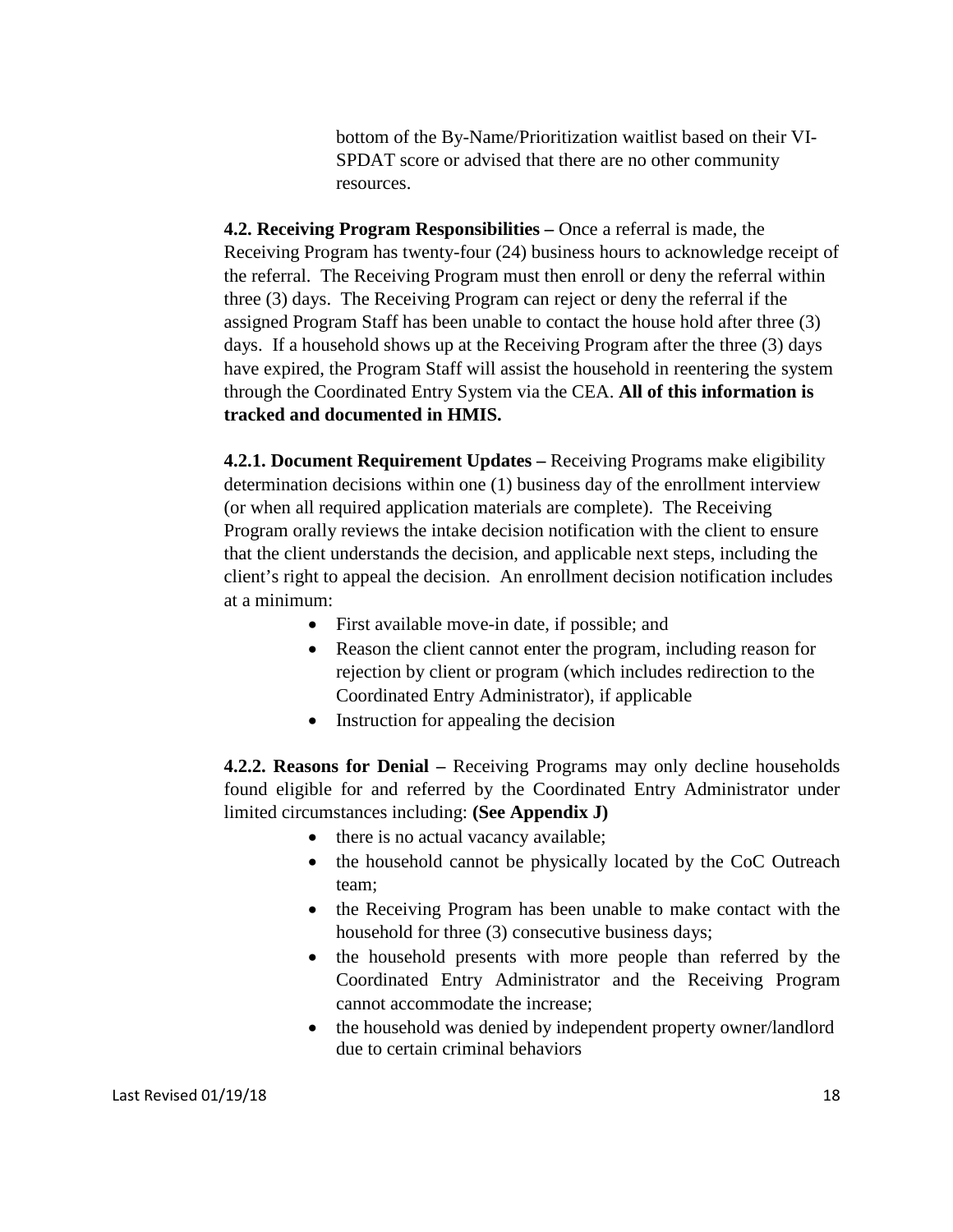• based on their individual program policies and procedures as outlined in program mapping, the Receiving Program has determined that the household cannot be safely accommodated or cannot meet tenancy obligations with the supports provided by the program.

**Programs may not decline persons with psychiatric disabilities for refusal to participate in mental health services**. The Receiving Program must update the referral outcome in HMIS for any decisions to accept or reject a client. If the ineligible client has not otherwise been accommodated for the night, e.g. via an intervention by emergency services/community shelters, the Receiving Program must notify the Coordinated Entry Administrator, refer the client back, and document the outcome in HMIS. Reason for denial forms must be submitted to the client on the same day as the decision was made if possible.

**4.2.3. Client Choices** – Clients may decline a referral because of program requirements that are inconsistent with their needs or preferences. There are no limitations on this decision. For example, clients may decline participation in programs requiring sobriety. **(See Appendix I)**

**4.2.4. Client Appeal** – All clients have the right to appeal eligibility determinations issued by either the Coordinating Entity or any Receiving Program. Instructions for submitting an appeal are provided to clients at the time that an intake decision is made by the Receiving Program. The Coordinated Entry Administrator and Receiving Program Housing Navigators are responsible for assisting clients in filing eligibility determination appeals, including but not limited to drafting a written appeal on behalf of the client. All appeals of decision by Receiving Programs should be made in writing and submitted to the Coordinating Entity within thirty (30) days. **(see Appendix K)**

**4.3. Move-In** – If the household is accepted, the Receiving Program must document that acceptance in HMIS and arrange for move-in as soon as possible. If the client does not move-in as scheduled or within three (3) business days of the mutually agreed move-in date, the Receiving Program must notify the Coordinated Entry Administrator so that the outcome is documented in HMIS. To the extent feasible, given available funding and as necessary, the Receiving Program will provide the individual or family with move-in assistance including transportation of household members and personal belongings.

**4.4. PSH to PSH** – under the CoC Program, Permanent Supportive Housing (PSH) projects may serve individuals and families from other PSH projects who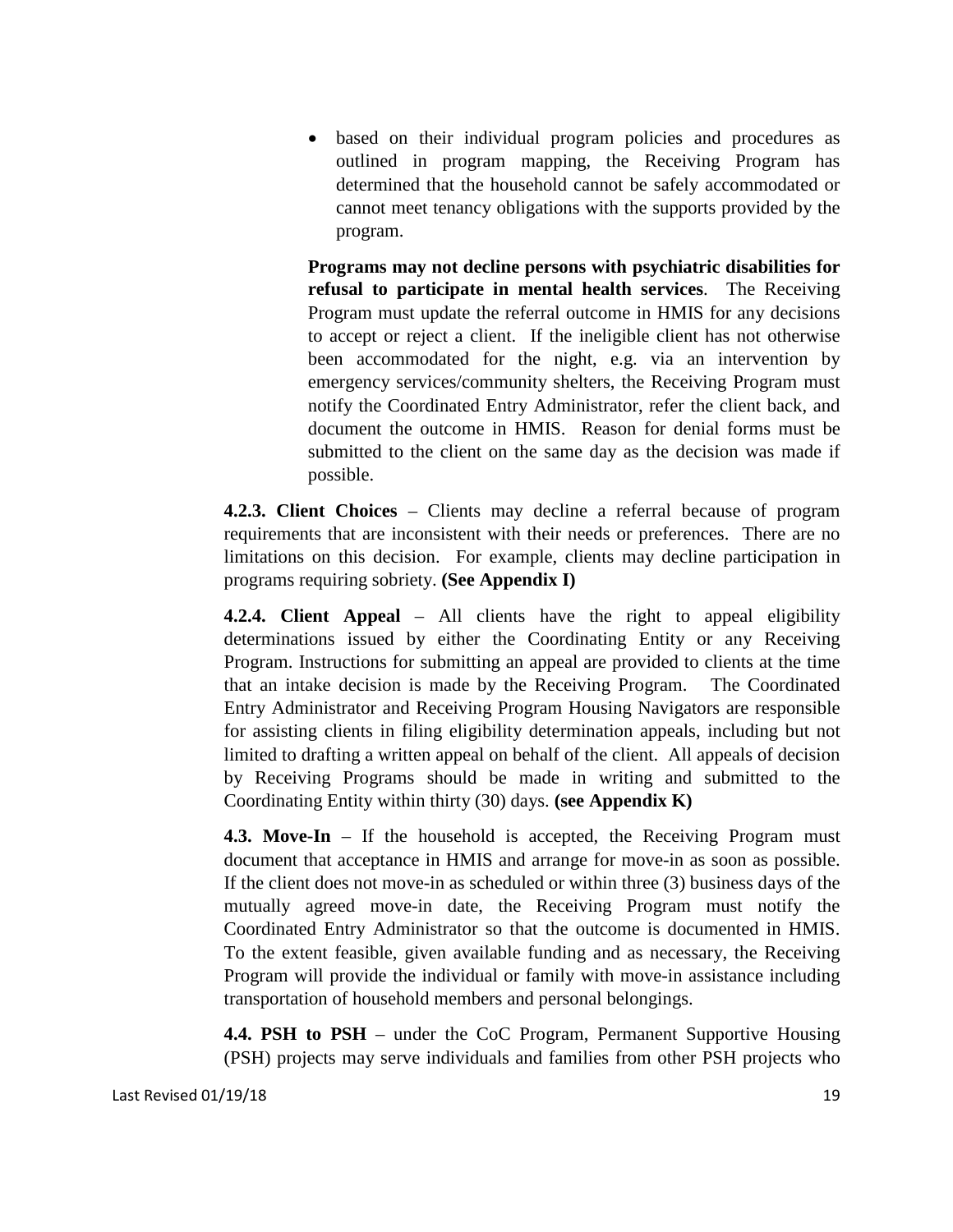originally met the eligibility requirements for PSH so long as the program participants were eligible for the original PSH (Section 423(f) of the McKinney-Vento Act, as amended by the HEARTH Act). **This means that an individual or family may transfer from one PSH program to another under the CoC Program.** This could occur under the following circumstances:

- if there were another PSH program that better met the services needs of the program participant;
- the program participant is evicted by the landlord or housing program and the participant is still eligible for case management services; or
- the current PSH program in which the individual or family is enrolled in has lost their funding
- The Program Staff of both programs must be in agreement that the transfer better meets the needs of the individual and all original program eligibility documentation needs to be included in the transfer paperwork

**4.4.1. PSH to PSH Referral** – if any of the above scenarios apply, a staff member from the current PSH must notify the Coordinated Entry Administrator in writing via email to initiate the process of transferring the client. The CEA will verify that the request falls within the guidelines for the transfer as outlined in this manual. The Coordinated Entry Project Manager will determine if a PSH unit is available, create the referral in HMIS, and notify the current PSH program. The current PSH program will then be responsible for assisting the program participant in completing the documentation necessary for the new PSH program. Transfer requests outside of the ones outlined in this manual will not be approved. If no PSH unit is available, then the current PSH program will have to continue to work with the program participant in securing alternate housing options.

**4.5. Referrals to and from other systems not using HMIS or systems that utilize HMIS for protected populations** – The Coordinated Entry System appropriately addresses the needs of Veterans, individuals who are HIV/AIDS+, and individuals and families who are fleeing, or attempting to flee, domestic violence, dating violence, sexual assault, or stalking.

**4.5.1. Domestic Violence (DV)** – When a homeless or at-risk household is identified by the Coordinated Entry System to be in need of domestic violence services, that household is referred to the domestic violence hotline immediately.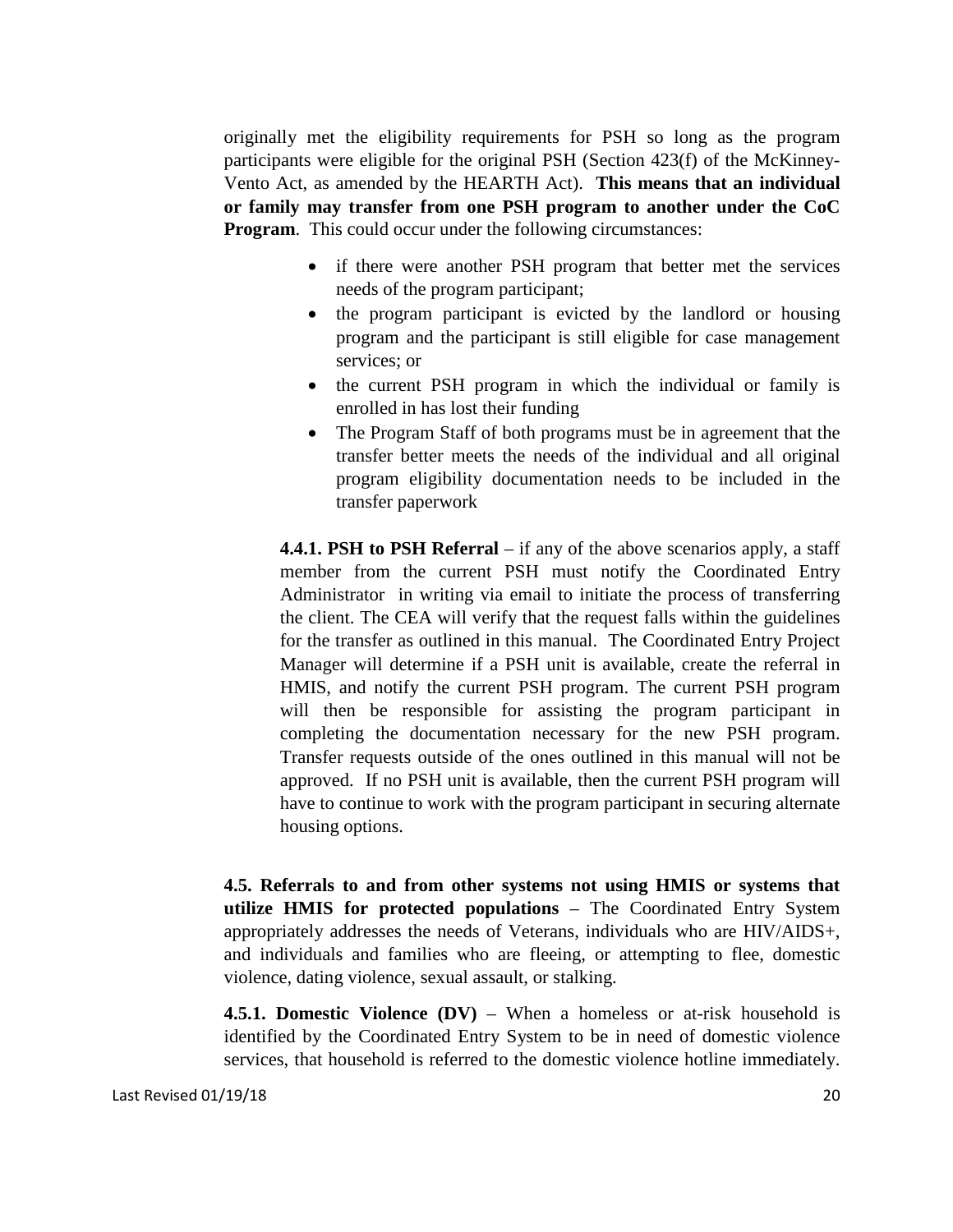If the household does not wish to seek DV specific services, the household will have full access to the CES, in accordance with all protocols described in this manual If the DV helpline determines that the household seeking DV specific services is either not eligible for or cannot be accommodated by the DV specific system, the helpline will refer the client to the Coordinated Entry Administrator for assessment and referral in accordance with all protocols described in the manual. The client can request DV services at any time in the process. **(See Appendix D)**

**4.5.2. Veterans** – When a homeless or at-risk individual is identified by the Coordinated Entry System to be a Veteran, additional questions concerning service era, length of service, and discharge status may be asked. If eligible for VA services, the Veteran will be given the option of being referred to the VA and/or SSVF service providers. If the Veteran chooses that option, then that individual is referred to the VA and/or SSVF service providers immediately. If the VA and/or SSVF service provider determines that the individual seeking veteran specific services is not eligible for VA and/or SSVF services, the Housing Assessor at the VA and/or SSVF Service provider will notify the Coordinated Entry Administrator immediately and offer an alternate referral in accordance with the process outlined in this manual.

#### **5. Case Conferences**

**5.1. The Coordinating Entity (Home For Good)** will require a case conference to review and resolve rejection decisions by Receiving Programs. The purpose of the case conference will be to resolve barriers to the household receiving the indicated level of service. Such a case conference will be held in all instances in which a household is declined by a Receiving Program. Case conferences will be held in all instances in which a household has declined more than two placements.

Receiving Programs may also request a case conference, at their discretion, in other circumstances in which a household is insufficiently engaged in actions necessary to secure a permanent placement.

In cases in which a household is facing program termination/discharge for program non-compliance, the Receiving Program will notify the Coordinating Entity. The Coordinating Entity may require a case conference to review and determine next steps. The purpose of the case conference will be to discuss interventions used to date and resolve barriers to securing permanent housing including plans to have the household re-assessed for a more suitable housing program.

The Coordinating Entity will determine which parties will attend a case conference, including but not limited to the Coordinated Entry Administrator, the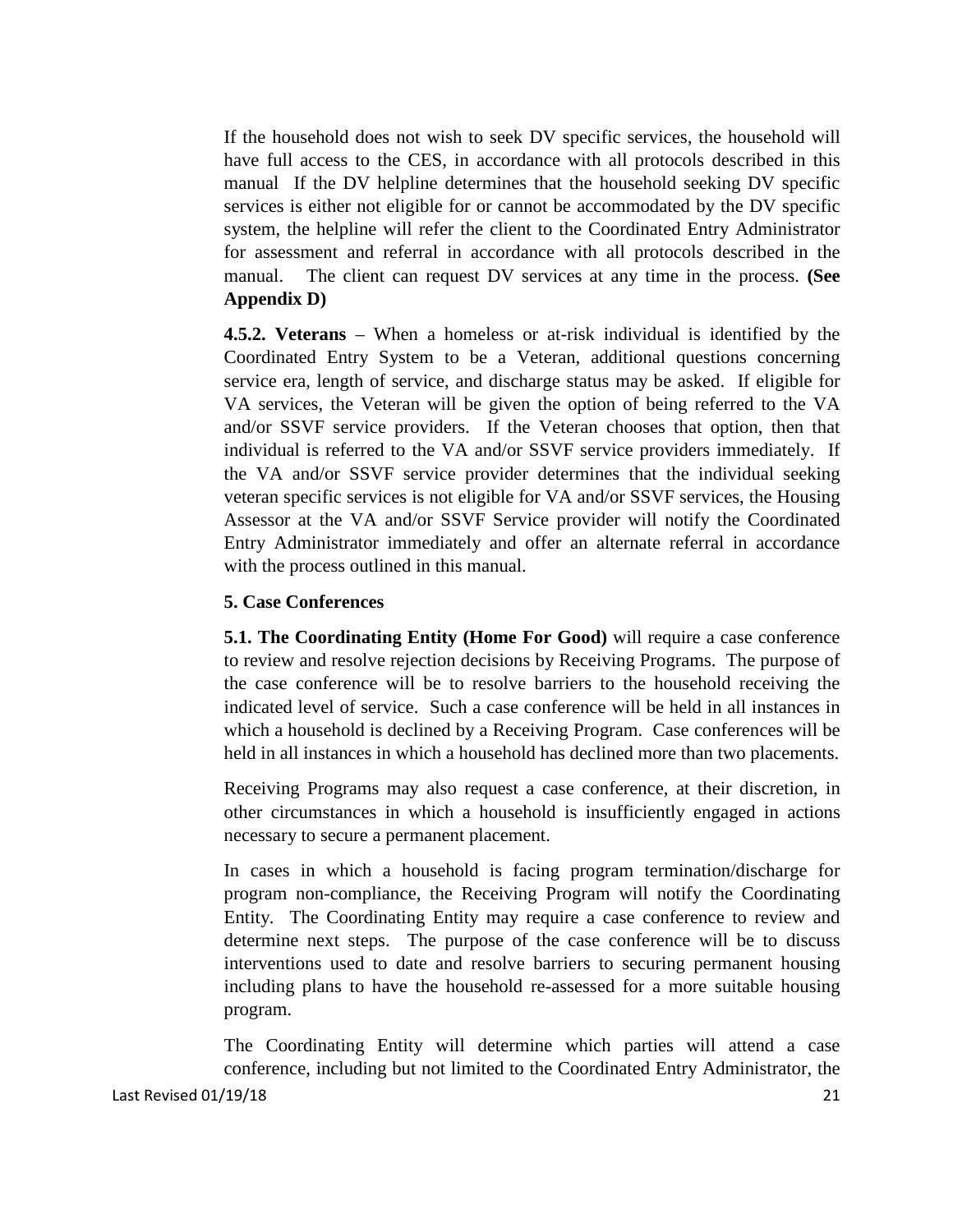Receiving Program's Staff Member, the client, and other contacts as determined necessary. The Coordinating Entity will make all logistical arrangements for the case conference, including but not limited to notifying all parties.

Case Conferences may take place in a group setting such as the bi-monthly Housing Navigator meeting if agreed to by all parties.

## **VII. Fair Housing, Tenant Selection Plan, and Other Statutory and Regulatory Requirements**

The Coordinating Entity takes all necessary steps to ensure that the Coordinated Entry System is administered in accordance with the Fair Housing Act by promoting housing that is accessible to and usable by persons with disabilities. The Coordinated Entry System complies with the nondiscrimination requirements of the Fair Housing Act including 24 CFR Part 5 [Docket No. FR 5863–F–02] RIN 2506–AC40. Discrimination is prohibited in all housing transactions on the basis of race, national origin, sex, color, religion, disability status, sexual orientation, gender identity and familial status. This also includes protection from housing discrimination based on source of income. Additional protected classes under state law include sexual orientation (including gender identity), marital status, military discharge status, age (40+). Agencies cannot preference any protected class unless allowed by statue/regulation, or written waiver from their funding or regulatory body (i.e. U.S, Department of Housing and Urban Development).

> All Authorized User Agencies who enter into an MOU for the Coordinated Entry System agree to take full accountability for complying with Fair Housing and all other funding and program requirements. The MOU requires User Agencies to use the Coordinated Entry System in a consistent manner with the statues and regulations that govern their housing programs.

> The Coordinating Entity will request from each Authorized User Agency their tenant selection plan and any funding contract that requires or allows a specific subpopulation of persons to be served. For instance, Housing Opportunities for Persons with AIDS (HOPWA) programs will show its funding contract or a singlegender program must produce its HUD waiver. It is further recognized that the Fair Housing Act recognizes that a housing provider may seek to fulfill its' "business necessity" by narrowing focus on a subpopulation within the homeless population.

> The Coordinated Entry System may allow filtered searches for subpopulations while preventing discrimination against protected classes.

## **VIII. Evaluating and Updating Coordinated Entry System Policies and Procedures**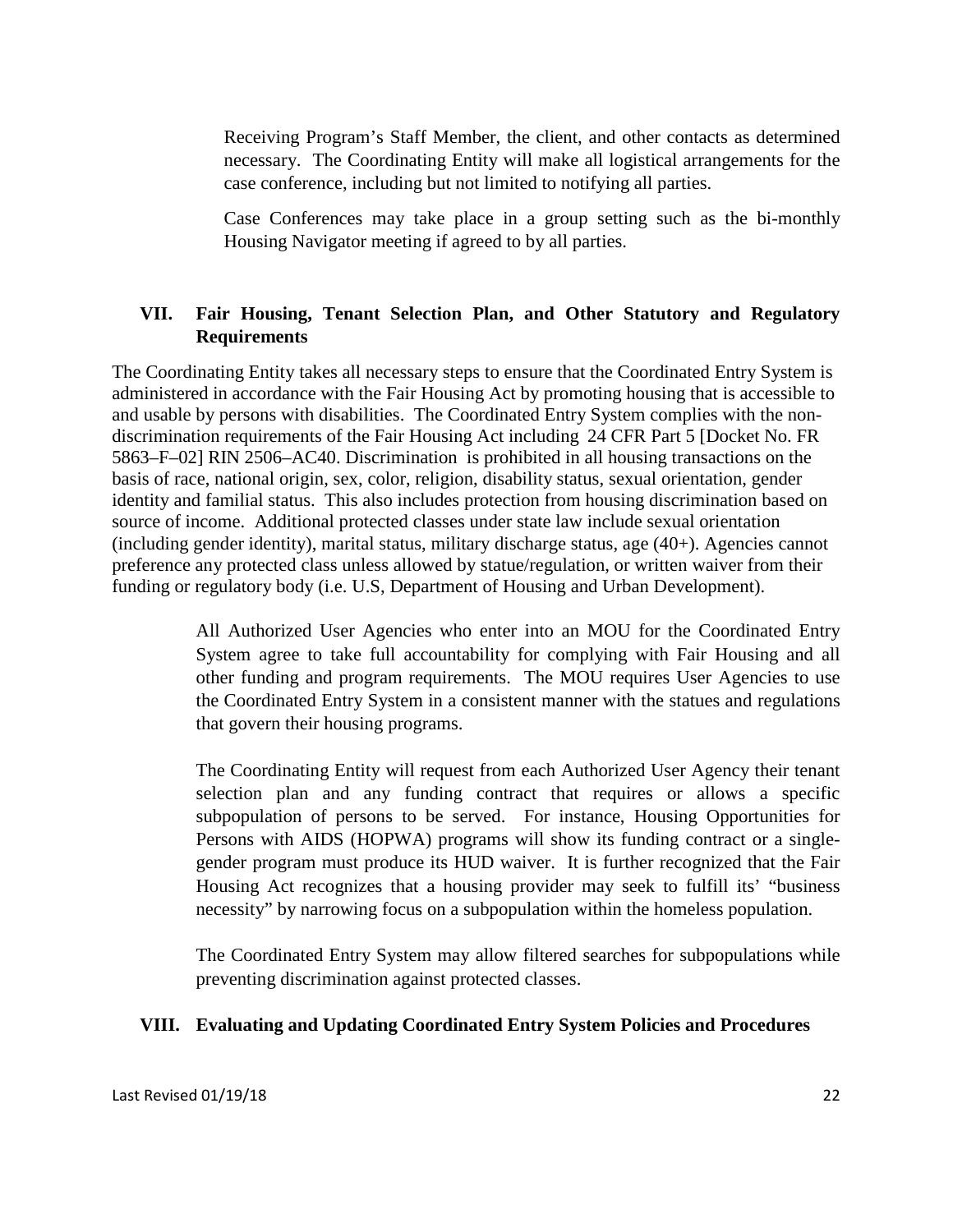The implementation of the Coordinated Entry System necessitates significant, community-wide change. To help ensure that the system will be effective and manageable for homeless and at-risk households and for the housing and service providers tasked with meeting their needs, particularly during the early stages of implantation, the Muscogee/Russell Continuum of Care anticipates adjustments to the process described in the manual. To inform those adjustments, the Coordinated Entry System will be periodically evaluated, and there will be ongoing opportunities for stakeholder feedback, including but not limited to referral and Receiving Program work groups convened and managed by the Coordinating Entity. Specifically, the Coordinating Entity is responsible for:

- Leading periodic evaluation efforts to ensure that the Coordinated Entry System is functioning as intended; such evaluation efforts shall happen at least annually
- Leading efforts to make periodic adjustments to the Coordinated Entry System as determined necessary; such adjustments hall be made at least annually based on findings from evaluation efforts.
- Ensuring that evaluation and adjustment processes are informed by a broad and representative group of stakeholders
- Ensuring that the Coordinated Entry System is updated as necessary to maintain compliance with all state and federal statutory and regulatory requirements

*Evaluation efforts shall be informed by metrics established annually by the Coordinating Entity, in conjunction with the CoC Steering committee (a committee of the CoC Board of Directors) and Coordinated Entry Workgroup. These metrics will be displayed on dashboards located on the Coordinating Entity's website and shall include indicators of the effectiveness of the functioning of the Coordinated Entry System itself, such as:*

- *Wait times for initial contact*
- *Extent to which expected timelines described in the manual are met*
- *Number/percentage of referrals that are accepted by receiving program*
- *Rate of missed appointment for schedule assessments*
- *Number/percentage of persons declined by more than one(1) provider*
- *Number/percentages of Eligibility and Referral Decision appeals*
- *Number of program intakes not conducted through Coordinated Entry system*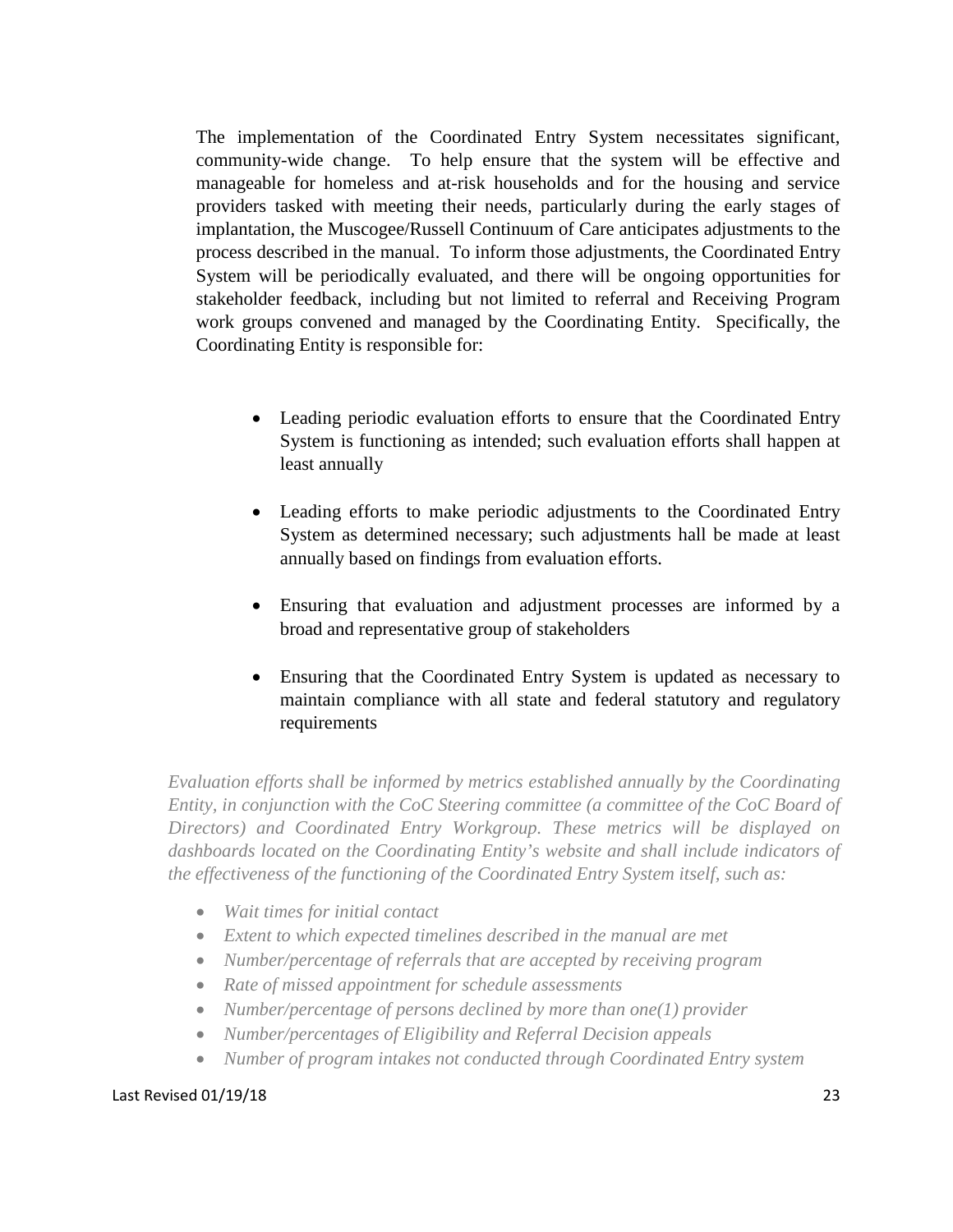• *Completeness of data on assessment and intake forms*

*These materials shall also include indicators of the impact of the Coordinated Entry System on system-wide Continuum of Care outcomes, such as:*

- *Households referred have length of stays consistent with system guidelines*
- *Waiting lists are reduced for all services; eliminated for shelter*
- *Program components meet outcome targets*
- *Reduction in long term chronic homeless*
- *Reduction in family homelessness*
- *Reductions in returns to homelessness*
- *Reduced rate of households becoming homeless for first time*

*(At the time of this revision, unit availability/vacancy information is not available. The CoC intends to implement this section as soon as feasibly possible.)*

## **IX. Termination**

Any Authorized User Agency may terminate their participation in the Coordinated Entry System by giving written notice. Housing programs that are required to participate due to HUD guidelines will need HUD approval to terminate participation.